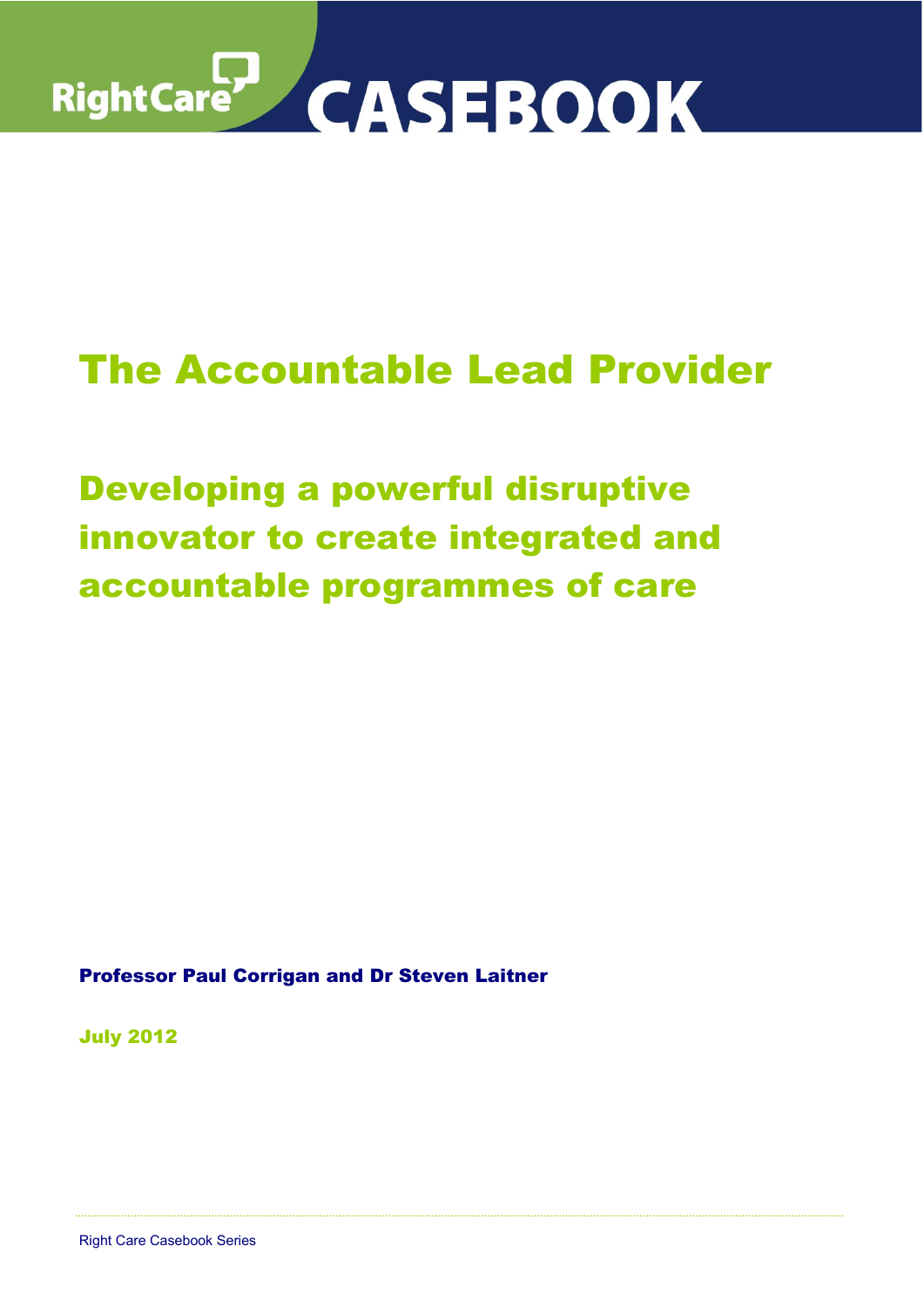### Table of contents

### **Introduction**

- 1 Executive summary
- 2 The case for change what is the problem?
- 3 How can the Lead Provider model work for the NHS for 2012 and in the future
- 4 Examples from other industries?
- 5 How ready is the NHS to take up this model
- 6 What are the barriers to the lead provider model?
- 7 How to make this happen
- 8 Case studies
- 9 How can the National Commissioning Board support the development of the Lead Provider model?

#### **Appendix 1**

Other locations that are developing Accountable Lead Providers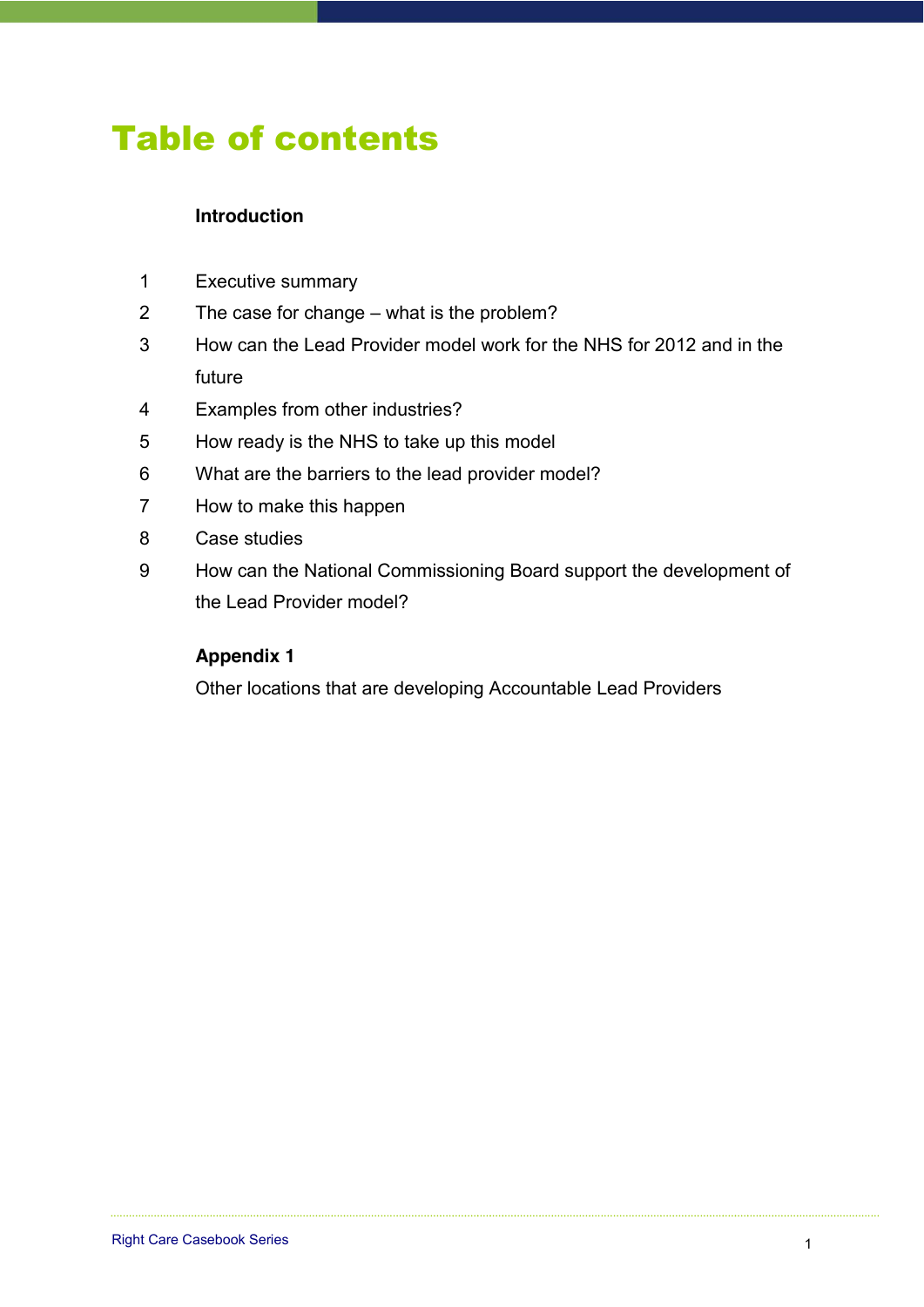# Introduction - The Accountable Lead Provider

There is broad agreement about the need to commission integrated care or as patients and their carers would be more likely to call it "joined up care".

Patient with long term conditions and their carers also want services to be more holistic (biopsychoscoial) and more personalised. They want services to be supportive of them to achieve self-care (self-care support) and to be able to plan their future care (care planning); services which involve them in decisions about their care (shared decision making) and services which support them in their own homes without having to go to hospital if there are alternatives (care closer to home).

This is quite a different type of service than patients with long terms conditions are currently receiving. Our current model of specialist care is predicated upon the hospital based, biomedical and organ-based model.

We are urging commissioners to move away from the traditional  $18<sup>th</sup>$  century hospital outpatient model and commission a different model of specialist ambulatory care, a personalised and holistic model as described above and one that is community based, multidisciplinary and based around the holistic needs of a group of patients and their carers. However we do not want commissioners to just commission a *service*, we want commissioners to commission an *Integrated and Accountable Programme of Care* for a population of patients with particular needs. Such populations could be "the Frail Elderly" or "Children with Complex Disabilities" or "People with (and at risk of) Respiratory Disease".

We also want commissioners to make their life easier for themselves by *not* commissioning these Programmes of Care via the existing microcommissioning and micro-contracting methodology. This leaves commissioners trying to micromanage what is probably the most complex supply chain known to man.

We want commissioners to commission these Programmes of Care via an Accountable Lead Provider. By doing so, they give the job of service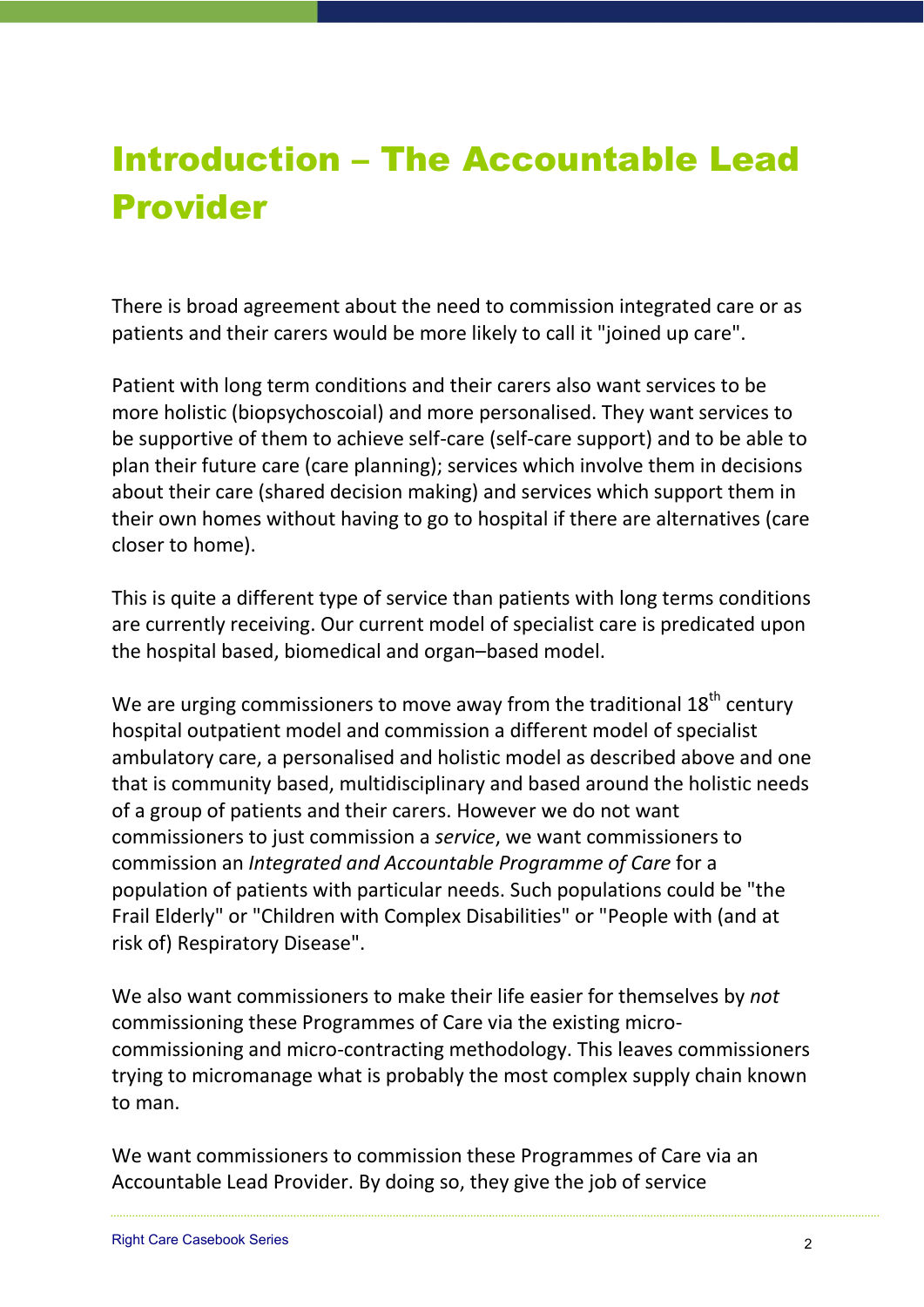transformation and programme integration to a powerful health care provider in the centre of the pathway (between primary care and hospital inpatient care). In order to be able to manage the programme they will need to be able to both provide care and subcontract care to other providers. They will also be able to support primary care in its part of the pathway whilst at the same time managing unwarranted variation in primary care referrals. They will also help manage the gateway into hospital based in patient care.

As the name suggests The Accountable Lead Provider is a provider of care, not just a "navigator" or "integrator". This is because the power needed to provide accountable integrated care can only be delivered from a provider within the pathway of care and ideally in the centre of the pathway. The Accountable Lead Provider is not a commissioner, it is a provider, an integrator and programme manager, a provider that both provides and subcontracts healthcare.

The commissioner would have an outcome based contract with the Accountable Lead Provider and through this contract and the Lead Provider's management of the programme incentives will be aligned  $-$  clinical and financial.

Healthcare is too important and complex to commission in any other way.

*Dr Steve Laitner July 2012*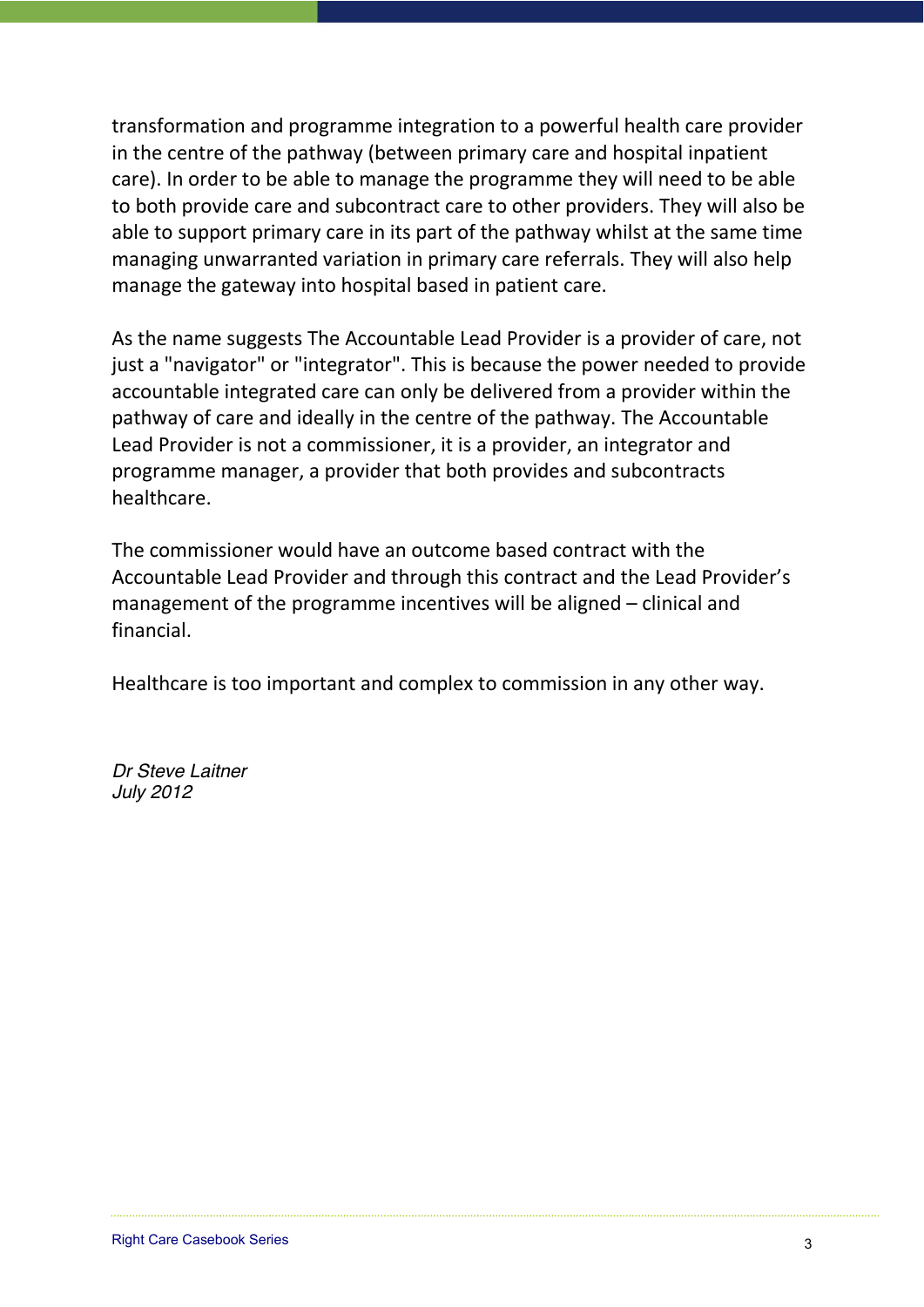## 1 Executive Summary

Public experience of NHS services is marked by praise for the specific experiences of treatment but problems with the overall experience of service. Whilst most staff and leaders in the NHS recognise the severe problems caused by the organisation of care into episodes of care, there are few models of integrated care that have emerged which have sufficient integrative power to challenge the organisational distinction of episodic care. This is partly because those arguing for integration do so usually within the episodic paradigm but also because they want to develop a new model of integration without disrupting the old model of episodic care.

Here we argue for a strong integrator who is given the power through the contract to both deliver care and also to bring together the previously episodic providers of care into a single pathway. The lead provider in this model is given the responsibility through the contract for subcontracting for the various aspects of care. The contract demands of the lead provider that he carry out that role in such a way as to ensure all of the different aspects of care are fully integrated.

In other industries very complex supply chains come together to provide a simple output for a customer. Walk into a cafe and order a cup of tea and you will not have to go to India to buy a tea plantation this task of logistics or supply chain management has had an important impact upon the way in which better value is produced through various chains of supply.

Many commissioners recognise this issue and are looking to providers to develop properly integrated care, developing different contract mechanisms and preparing to take on programme risk and accountability. This will need different forms of contract pricing and much less pathway micro-management than has been developed in the past. This is a new, sustainable approach to commissioning care and also a mechanism to transform pathways of care in terms of quality and productivity. We outline case studies of these new approaches and conclude by outlining how the NHS Commissioning Board can assist these developments.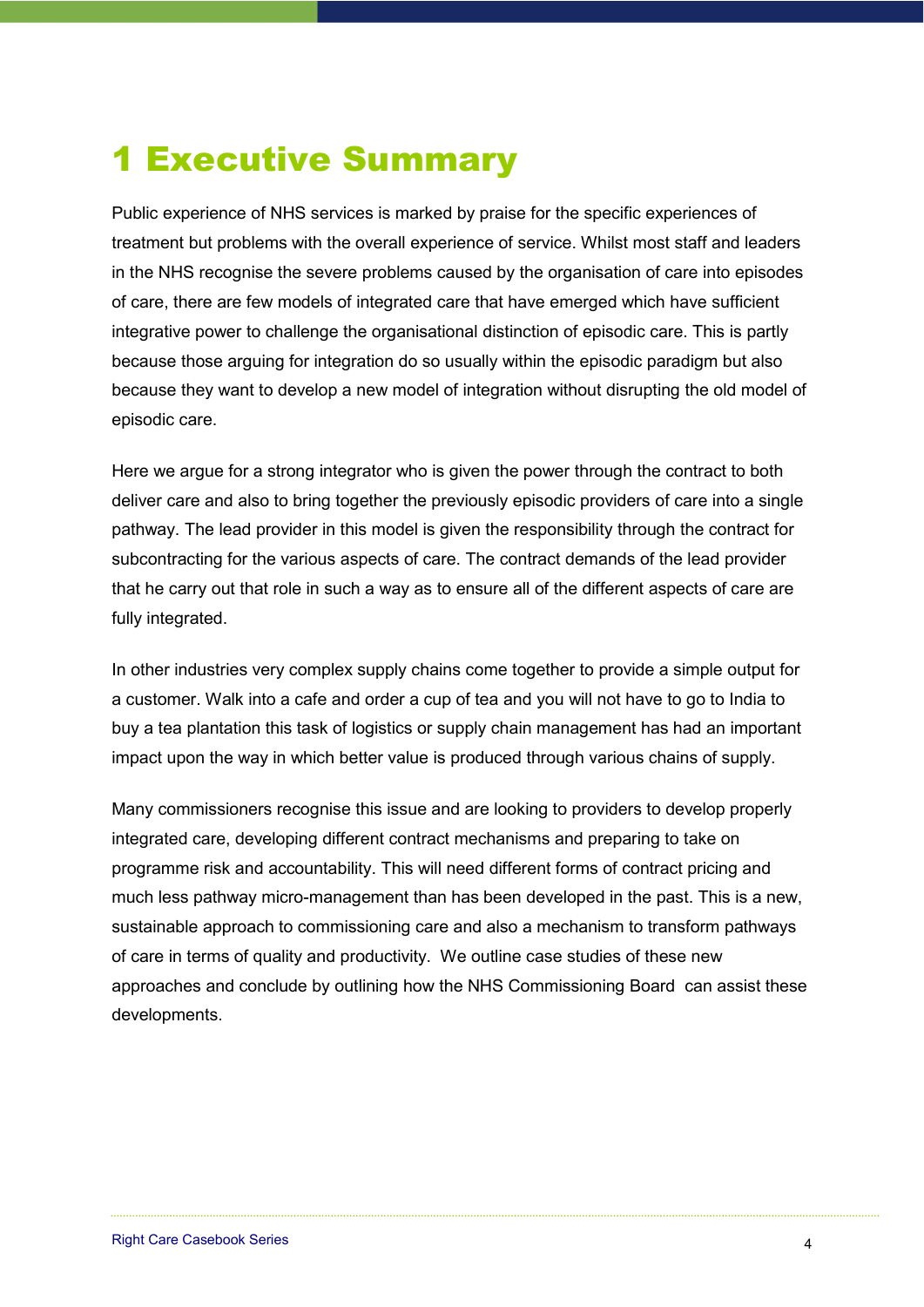# 2 The case for change - what is the problem

One of the main paradoxes in patients' feedback starts with very many patients saying that each doctor, nurse, pharmacist and ambulance driver was really good. Many patients comment on how each aspect of the care was really well delivered. Then there is a big "..but" about the overall experience.

- Complaints about being asked the same questions over and over again
- About hanging about between bits of the service
- About having many people involved in their health care but not really sure who is responsible for what and who is in overall charge of their care
- Of not really knowing what is going on
- Of patients "falling through the gaps"

Whilst the bits of NHS care are reported as being very good, the overall is often poor.

Given the regular nature of this feedback there is strong agreement within the NHS and across external commentators that the NHS fails many of its patients because it fails to provide "joined up" or "integrated" care. This is not simply a failure in the care that most patients experience; it is a very considerable waste of resources. This is one aspect of the waste of resources which brings into question the sustainability of the NHS as a whole.

Seventy percent of NHS and social care funding is spent on caring for people with long term conditions<sup>1</sup>, which means that the creation of integrated care is the core business of the future sustainability of the NHS.

The current delivery and payment of episodic care, across multiple, fragmented providers, leaves many patients, especially those with complex needs, with sub-optimal experience and outcomes and an experience of sub optimal care. Most patient groups representing the various diseases and conditions are highly critical of the current system of episodic care (See Richmond group report September 2010.<sup>2</sup>). They themselves argue strongly for the necessity of real integrated care (See same group report April 2012 $3$ )

 $1$  Our NHS care objectives A draft mandate to the NHS Commissioning Board DH July 4 2012 page 7 par 2.9

<sup>&</sup>lt;sup>2</sup> http://www.richmondgroupofcharities.org.uk/RichmondGroup2010.pdf

 $3$  http://www.richmondgroupofcharities.org.uk/RichmondGroup2012.pdf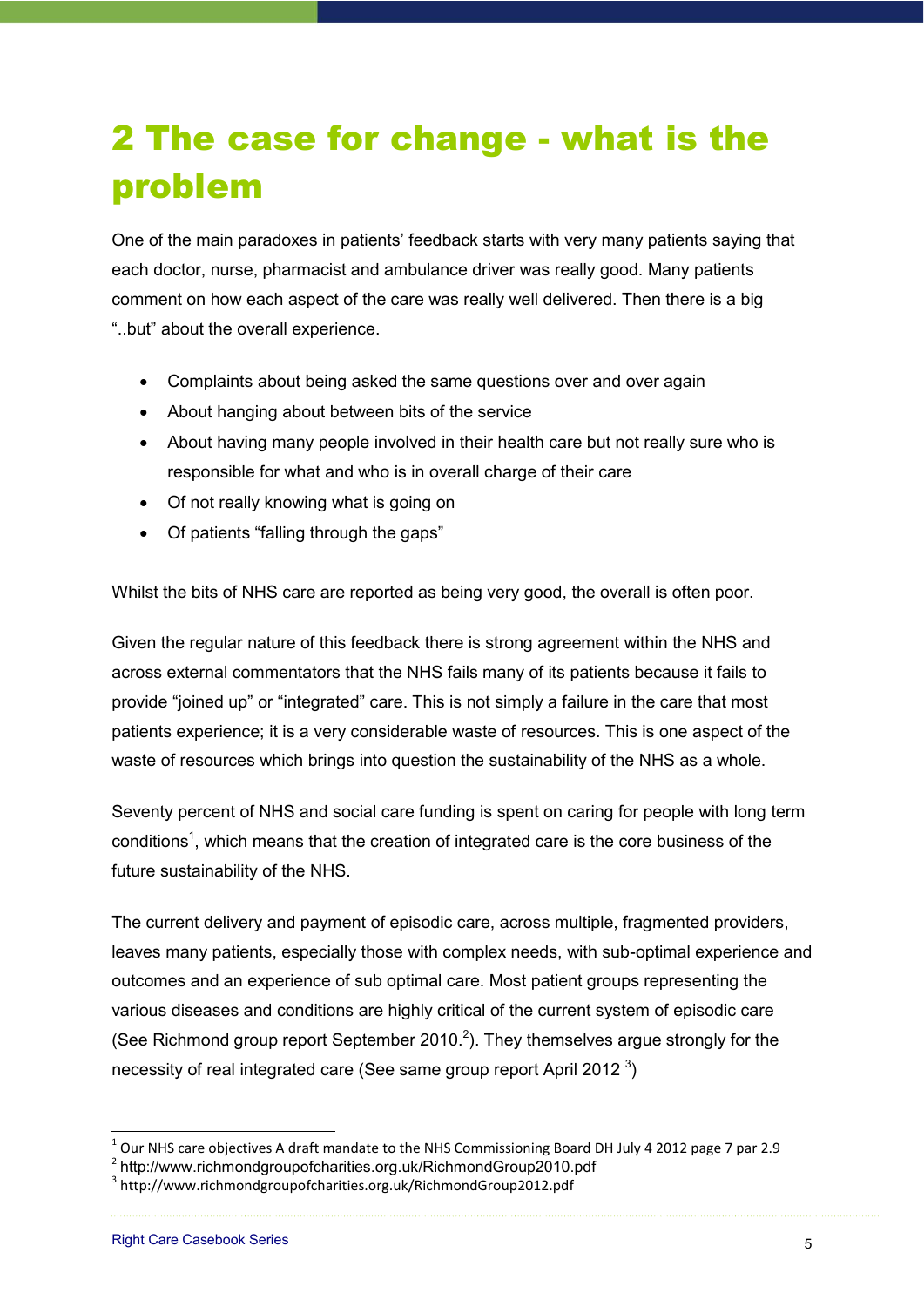The failure to provide genuine integrated care leaves most patients who suffer from long term conditions with a patient pathway with serious holes in it and again paradoxically with frequent duplication of care. In fact the experience for the patient is in some cases so disjointed that the term pathway cannot be applied in any real sense. It is the gaps in most patient pathways that lead to many of the health exacerbations that in turn lead to the hospital beds that are filled with unnecessary emergencies. Therefore one of the paradoxical outcomes from this episodic approach to the patient experience is many more and longer stays in hospital.

If we are to construct a patient centred future for the NHS, it will have to deliver genuinely integrated care, based around both the needs of patient groups (for example the frail elderly or children with complex disabilities) and also based around the personal needs of individual patients within those groups.

If we are to construct a sustainable future for the NHS it will have to deliver genuinely integrated care, which provides powerful incentives to keep patients at home and out of hospital.

So much is obvious and well known for many years. National policy has been arguing for the necessity of both integrated care and care closer to home for many decades, brought together in the White Paper *Our health, our care, our say: a new direction for community services* in January 20064 The policy clamour for integrated care grew until the summer of 2011 when the entire Health and Social Care Bill was amended to lay a duty on all NHS bodies to promote integrated care.

However whilst there may be near unanimity about integrated care as a policy there is a lack of clarity of how integrated care will be delivered and only a few examples of this policy being put into practice. Therefore irrespective of this unanimity about policy if we look at the delivery of most care to most NHS patients, in the summer of 2012, in most parts of the country, for most conditions, it is still essentially traditional episodic fragmented care.

Having a universal agreement of the need for a policy to happen has not meant that it actually takes place in practice.

Why is this? We believe that most attempts to deliver integrated care underestimate two issues.

 $\frac{1}{4}$ 

http://www.dh.gov.uk/en/Publicationsandstatistics/Publications/PublicationsPolicyAndGuidance/DH\_4127602 - See also Kings Fund 2008 "SEE SAW report" (http://www.kingsfund.org.uk/document.rm?id=7718).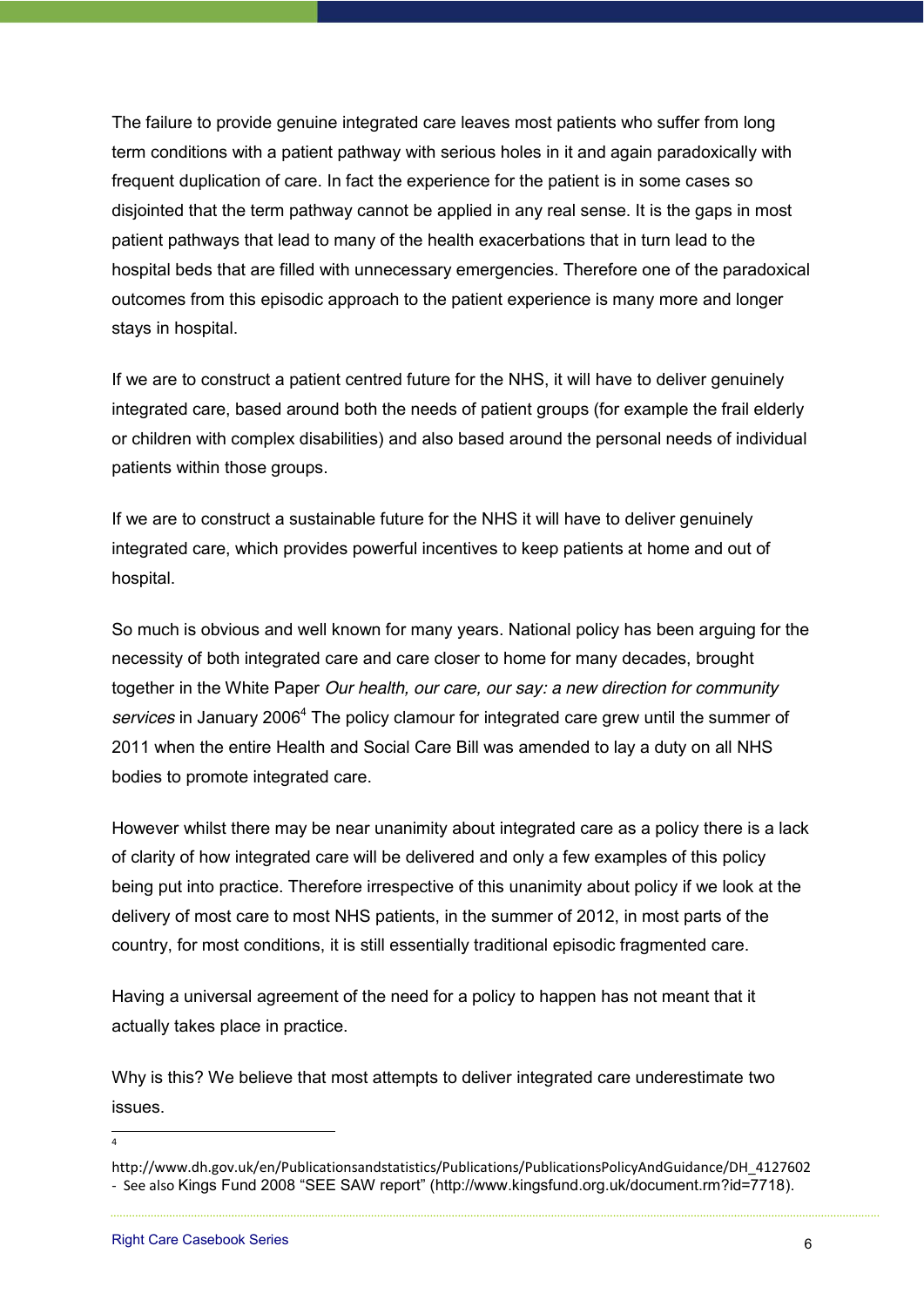First developing a genuinely coordinated care "supply chain" of health and social care from the complex and varied interactions that are necessary to make that chain work as well is a highly complex task. The very different organisations that provide the very distinct aspects of this care are used to working separately, all having very different perspectives and paradigms of care. Whilst it is easy to create imperfect but much better relationships between these different organisations, creating a complete interlinked and coordinated supply chain of health and social care is a logistical problem with at least the same complexity in creating the supply chain that exists in the retail trade or the automobile industry.

Importantly, those and other industries have had logistical firms working to develop their supply chains across several different industries for decades. They have only succeeded because they recognised the difficulty of getting organisations that had grown up with very different organisational cultures, aims and drivers to work together. These supply chains work because they recognise the absolutely necessary power that the logistics organisation needs to overcome the different cultures and drivers with each separate organisation. Contracts with logistics organisations often lay a duty upon the lead provider to ensure the interoperability of information standards language and terminology. The NHS seems to find it so hard to integrate between the very different systems of different providers.

A frail elderly patient with 3 long term conditions and moderate social care needs is likely, over a year, to come into contact with as many as 10 very different organisations. Each of these organisations has a set of incentives and drivers which have helped that particular organisation to survive and thrive. To just take the example of the NHS - The different aspects of current NHS episodic care (primary, community and secondary) have 60 years of very different structures and cultures of provision with totally different financial incentives. These organisations are not used to delivering services to a set of drivers or missions that are outside of their own. When you add the different aspects of social care to this, the cultural push to disintegration of any pathway is significant. Under these circumstances it takes some power to make integration happen.

The second issue of difficulty concerns the very different professions that work within these different organisations. The 10 different organisations are likely to have as many as 20 different work force cultures within them. Most of these will have an approach to their particular episode of practice with the elderly people that have been developed from their own specific professional body with different emphases on different aspects of medical and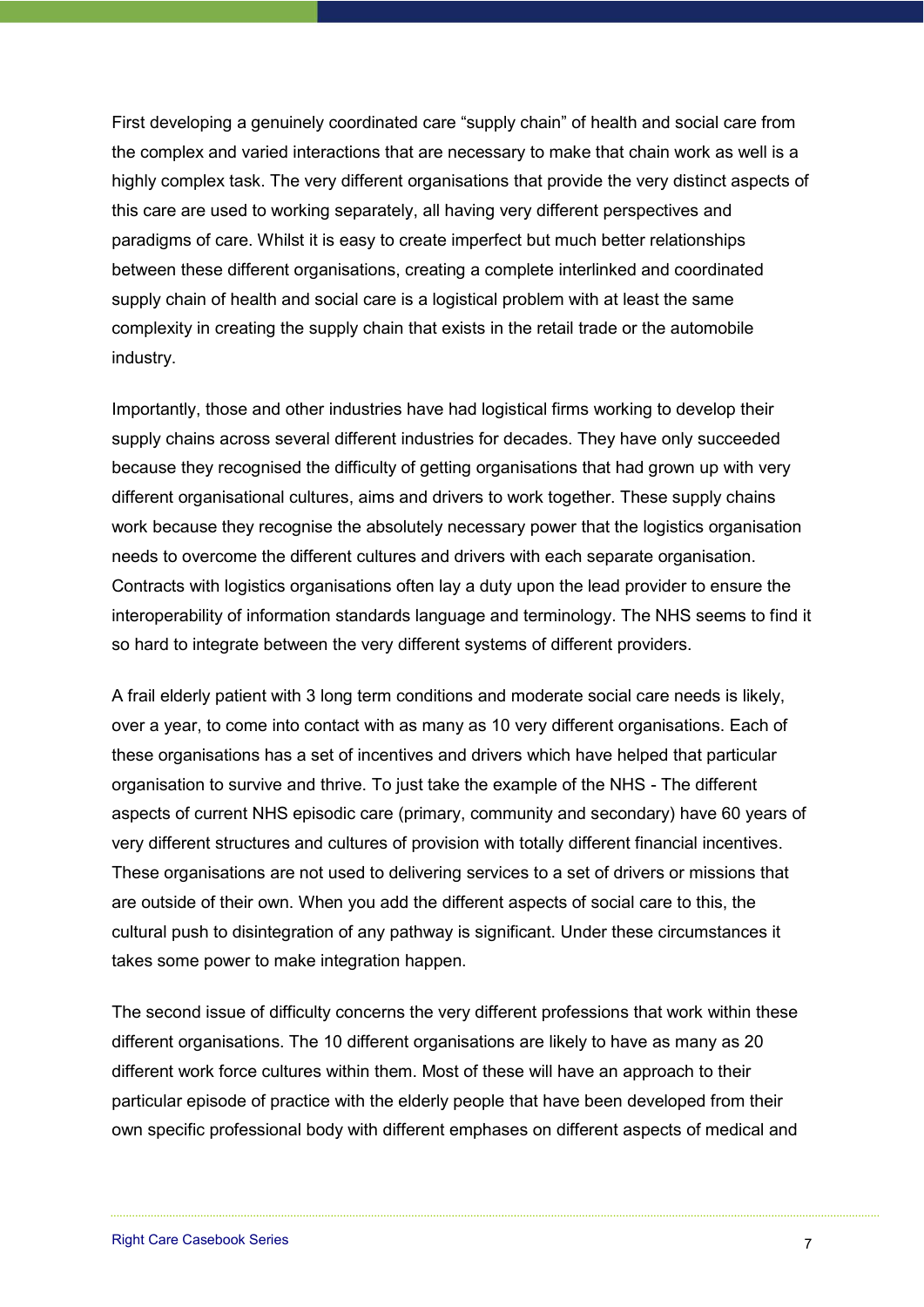other science. The organisations within which they work have very developed and different professional cultures.

Within their own terms each professional is 'correct'.

Our point is that it takes some considerable strength to overcome these different organisational and professional approaches to care and construct them into a coherent, integrated patient pathway which serves the long term individual need of the patient and their carers.

We would arque that underestimating that necessary strength has been one of the reasons why so little real integrated care is being delivered.

If these very different professionals are in any coherent way going to work together then a new set of incentives are going to have to drive that new way of working. Those incentives will have to be powerful enough to overcome the existing incentives, cultural and organisational barriers that have created the fragmented professional care in the first place. We believe too many attempts at integrated care underestimate the rigour that is needed to achieve this.

As well as a lack of integration, the NHS suffers, institutionally, from a lack of personalised care, disempowered patients, large variations in care, low value interventions and far too often, poor clinical and patient experience and outcomes. These are difficult, engrained problems to fix and as such require, in our view, a powerful "disruptive innovator", a "Lead Provider" delivering specialist ambulatory care close to home from the pathway centre, whilst managing a transformed programme of care for a defined group of patients.

The problem with achieving this in most current NHS models of integrated care there is no single accountable integrator who can ensure that the various components of the specified programme and pathways really work together for patients. At the moment, in order to ensure some form of integrated outcome, pathways are specified in a very imprecise way. The commissioners specify this way because they empathise with the difficulty that the different providers have to change their existing culture. This empathy for the difficulty of change that providers have to make leaves those commissioners demanding weaker integration than the pathway really needs.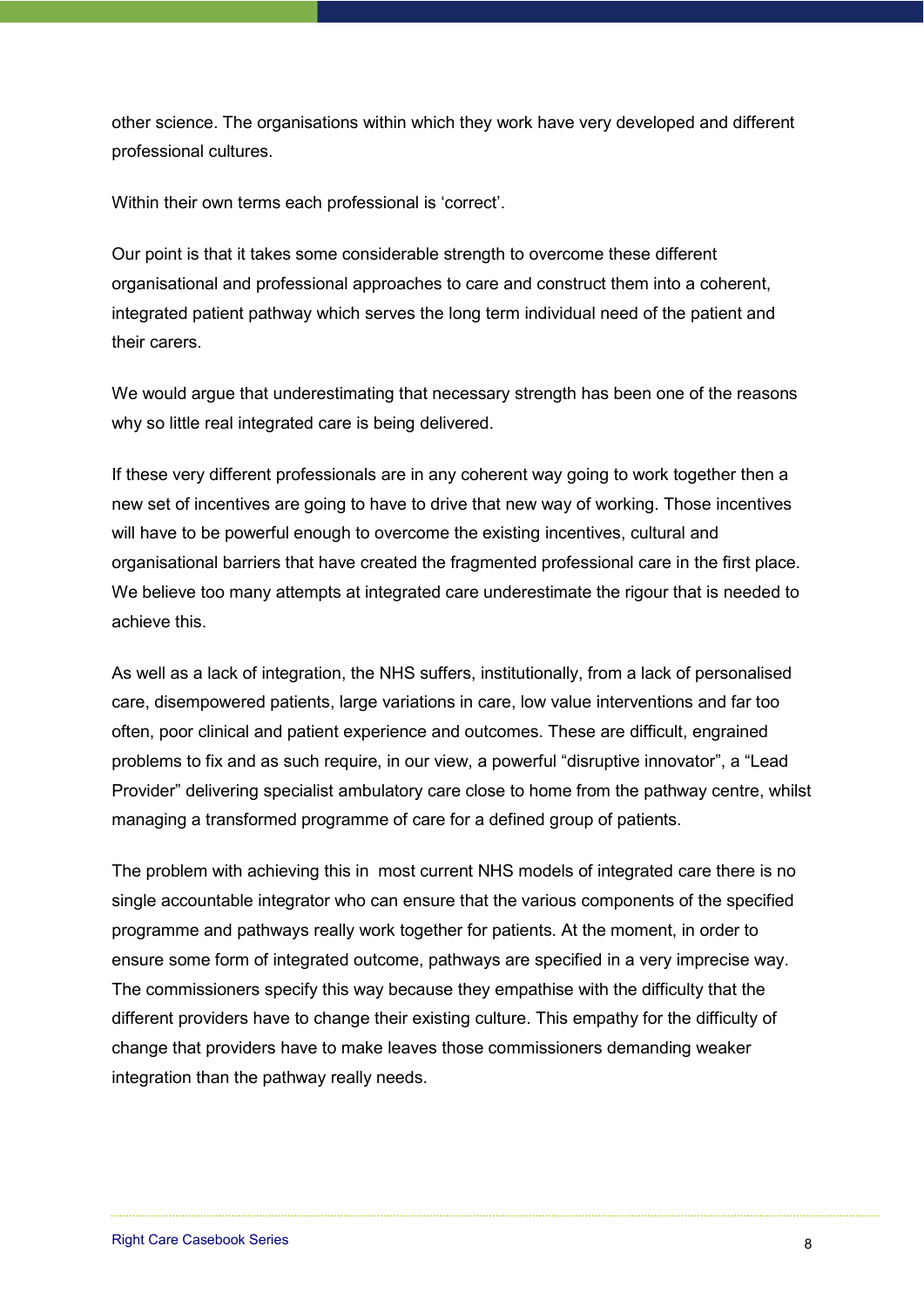We would argue for a different direction of that commissioner's empathy - to be directed towards the patient who needs to have a strong pathway even if that pathway demands extensive change, and even disruption, from every provider.

The Lead Provider model provides strong power for the integrator, since they have both the clinical and financial accountability (and budget) for the whole programme of care and can create the new integrated incentives that will make integrated care possible.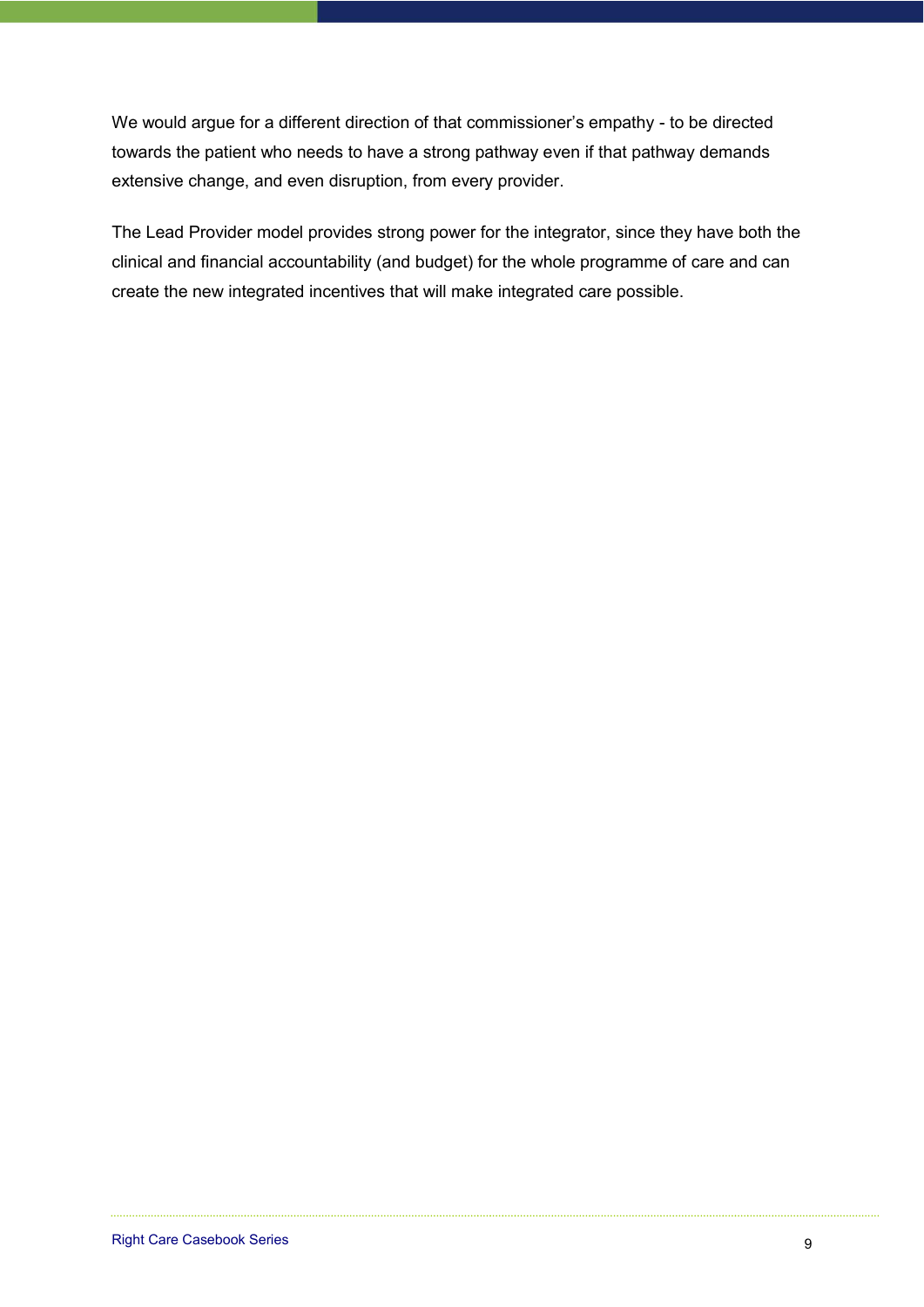## 3 How can the lead provider model work for the NHS in 2012

We have said previously that patient feedback on individual aspects of care is often good. The Lead Provider model will almost certainly retain most of the existing providers of the different aspects of health and social care in the new integrated patient pathways. The GP will be the same GP, as will the community nurse, the A&E nurse and doctor, the social care staff – most will still be providing care in the same or similar organisations. However hospital outpatients are likely to move over time to a "community based, ambulatory, specialist, multidisciplinary model". Also the number of hospital inpatients for the programme(s) of care under the lead provider is likely to fall dramatically over time. The main difference in the Lead Provider model compared with other models is that these different aspects of care will be incentivised by the lead provider to work together into a coherent patient pathway .The Lead Provider will be able to make it clear that each aspect of the work will be incomplete unless they meet the necessity of its integration with each other aspect of the work. Further, because the Lead Provider will be providing care from the centre of the pathway they will be able to control the pathway in a way that no commissioner has been able to do, nor will ever be able to do.

This is why we argue for such a strong integrator who would have the responsibility to the commissioners for the outcomes in the commission.

The lead provider model is one model of a strong and accountable integrator.

In this model, commissioners let a contract for an Accountable Integrated Programme of Care (AIPC), each containing a number of related pathways, to a single organisation that will then both provide specialist ambulatory care whilst also integrating existing and other providers into a programme of care for a defined patient group. It is the lead provider's task to ensure that every part of the overall programme (such as "The Respiratory Programme" and each constituent pathway (such as "The COPD Pathway") is delivered in a way that joins up with the other parts of the pathway. This provides the lead provider (with its subcontractors) the ability to construct an overall pathway of care and incentives that provide the commissioner with the outcomes that they want.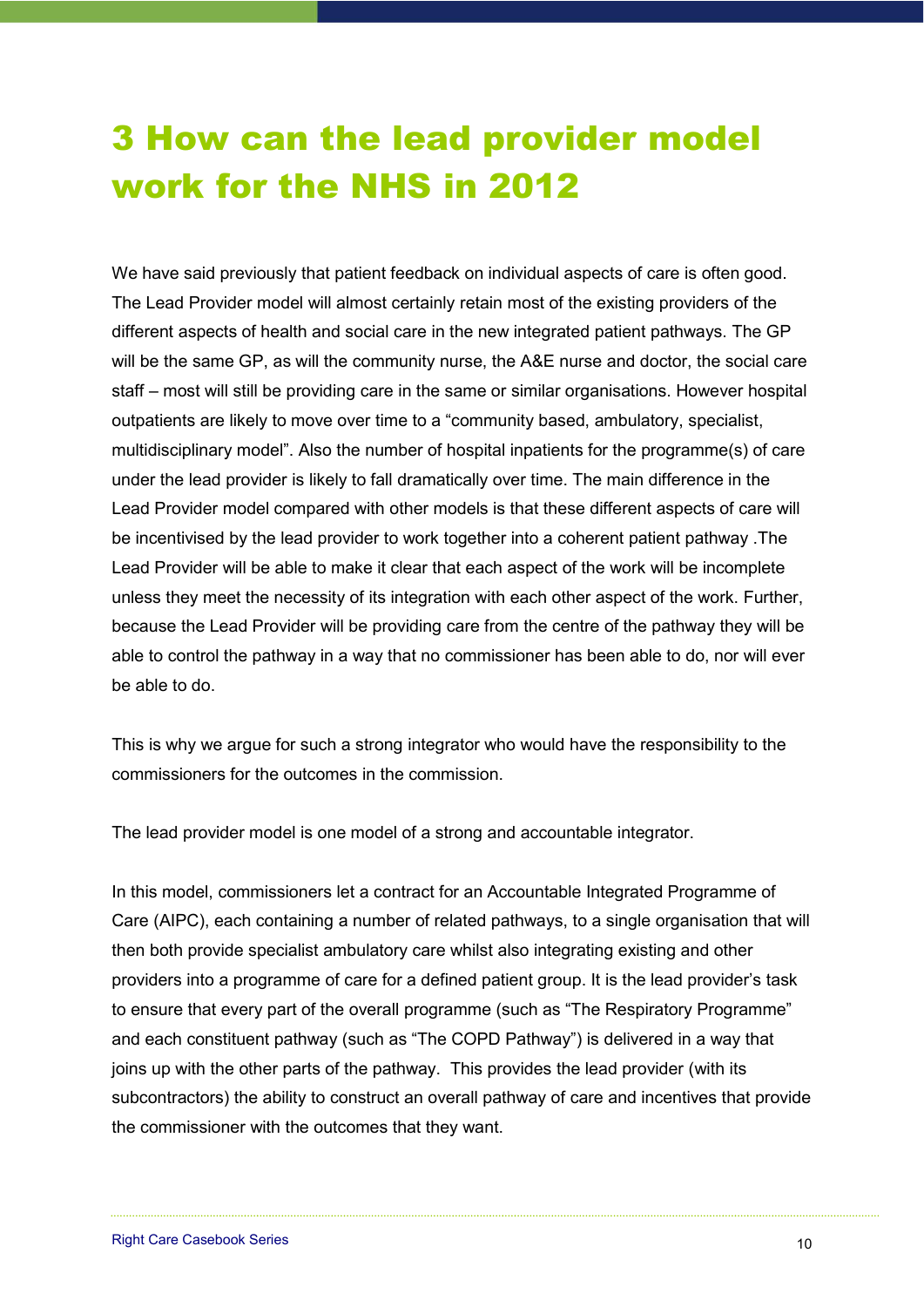For example, the commissioner can let a contract to a Lead Provider which specifically aims as part of its overall commission, for say frail elderly", to diminish the use of emergency beds from this patient group or for this condition by 25%. In addition the commissioner may want a contract that throughout the pathway ensures that information is passed on to the other sub contracted providers in an agreed format and a timely way.



NHS commissioners now need to buy this kind of approach to service because commissioners will no longer be able to afford the high costs of failure that are a normal part of episodic care, nor can they afford the high cost of commissioners attempting to microcommission, micro-contract and micro-performance manage what many commentators have deemed "the most complex supply chain known to man" - that of health. The Lead Provider will take overall leadership and accountability for the commission, then sub contract the aspects of care to different providers and incentivise those providers to drive towards that desired outcome. The commissioner now has *one* contract for a whole programme of care which contains multiple providers.

However, to be successful integration needs to go beyond the NHS. The need for successful integrated care for the NHS patients will mean that the programme of care will have to integrate care across services which are at the moment being provided by very different industries such as social care and the voluntary sector. Simply placing these existing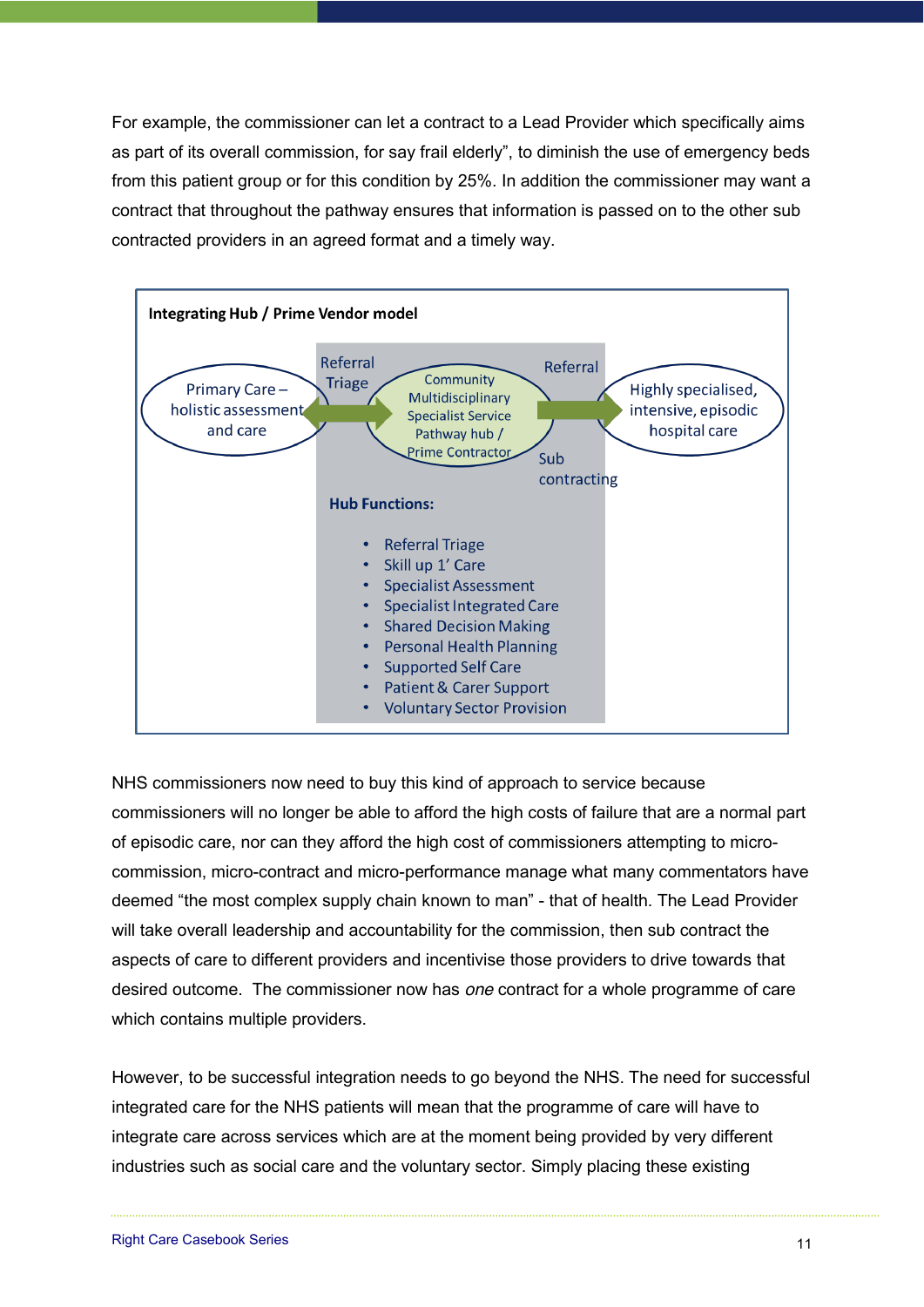services adjacent to each other or even under a new organisational form does not create an integrated care system that adds new value.

The Lead Provider may wish to create some form of Joint Venture between provider partners such as social care, third sector organisations and independent providers, or it may wish to have only lead provider / subcontractor relationship. For certain programme of care such as frail elderly services, it is likely to be appropriate for the lead provider to be dually commissioned by health and social care

The development of Health and Well Being Boards provides the opportunity for a single integrated commissioning organisation that can, from that one body, write a contract that will be able to specify genuinely integrated health and social care. We believe that such an integrated specification will need to be provided from a powerful Lead Provider, pulling together the main paradigms of care required such as bio-medical care, psychological care, social care and patient and carer support services.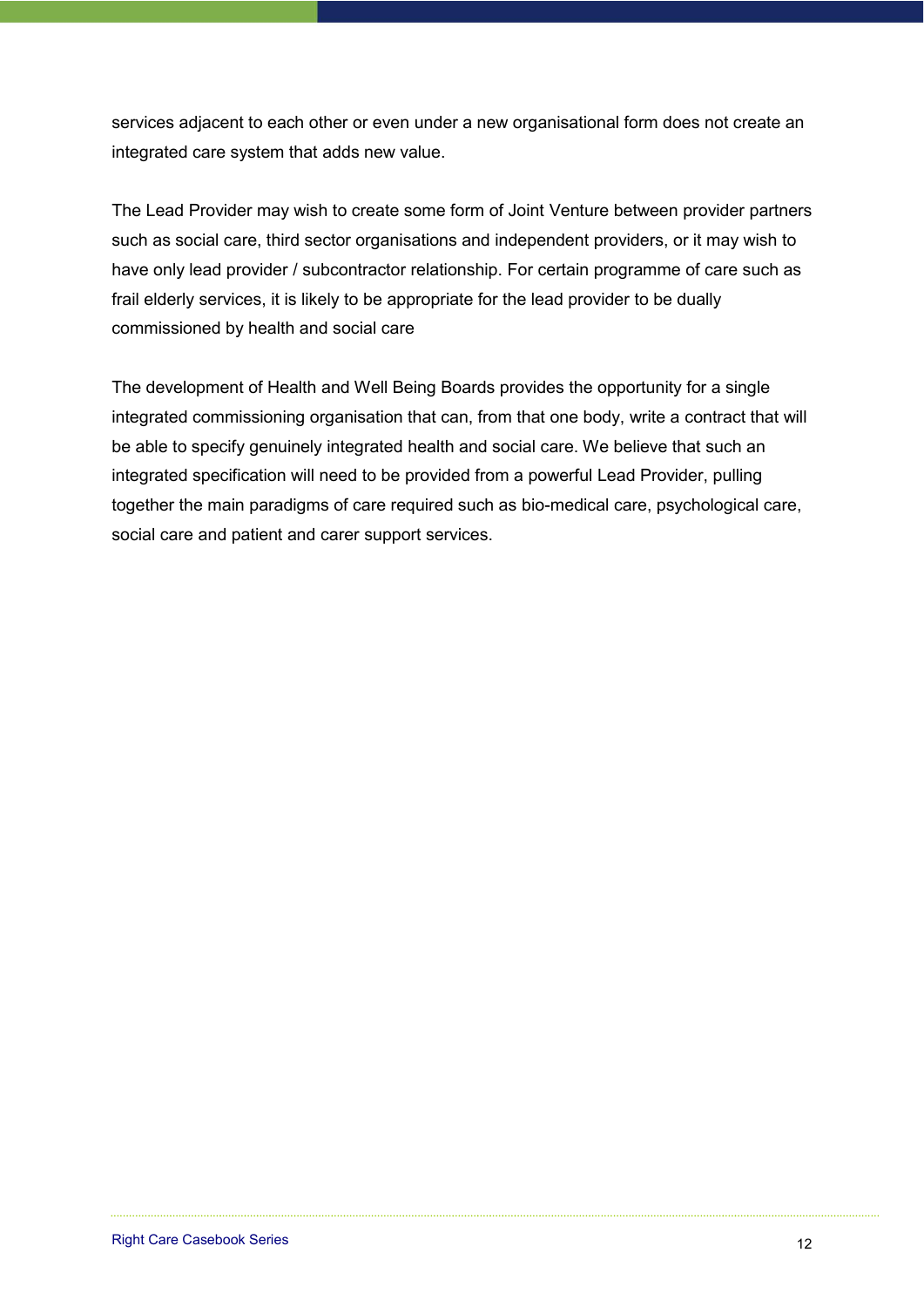### 4 Examples from other industries?

In other industries very complex supply chains come together to provide a simple output for a customer. Walk into a cafe and order a cup of tea and you will not have to go to India to buy a tea plantation. Others do that for you. This very complex set of interactions is not a problem for the tea drinker. It is a problem for the supply chain organiser who carries out that task in a completely hidden way.

For most simple outputs you need supply chains to work not just within one industry but across very different industries. Filling the shelves of supermarkets is a complex task that involves not just the primary industry of the food production with its own culture and rewards, but also the secondary industry of transport and then the industries of packaging and retail. It may also involve the industry of food processing.

All of these different industries have totally different cultures and reward structures. In the UK we have some of the best logistics companies in the world who have been developing logistical skills on a world market for over 20 years.

#### **Jaquar's Global Aftermarket support a partnership with Unipart Logistics**

Maintaining a leading position in demanding global automotive market requires a heavy emphasis on aftermarket and support. Jaguar has worked with Unipart to ensure that the supply chain management for their parts service which ensures that the right part is in the right place in over 60 countries. Unipart logistics applies lean practice across the complex set of services that make up the aftermarket support in these countries. The Unipart way encourages staff to work in teams and to constantly monitor and question the efficiency of the tasks they perform. A series of logistics tools are used to examine processes and drive performance.

Along with the focus on driving out inefficiency Unipart work with the company to support its expansion into new countries such as Russia and China. Unipart has 20 years of implementing lean principles across the whole supply chain.

The lead provider or the integrator in our terms is a normal part of the provision of goods and services. Logistics, the science that constructs these relationships is a major industry in its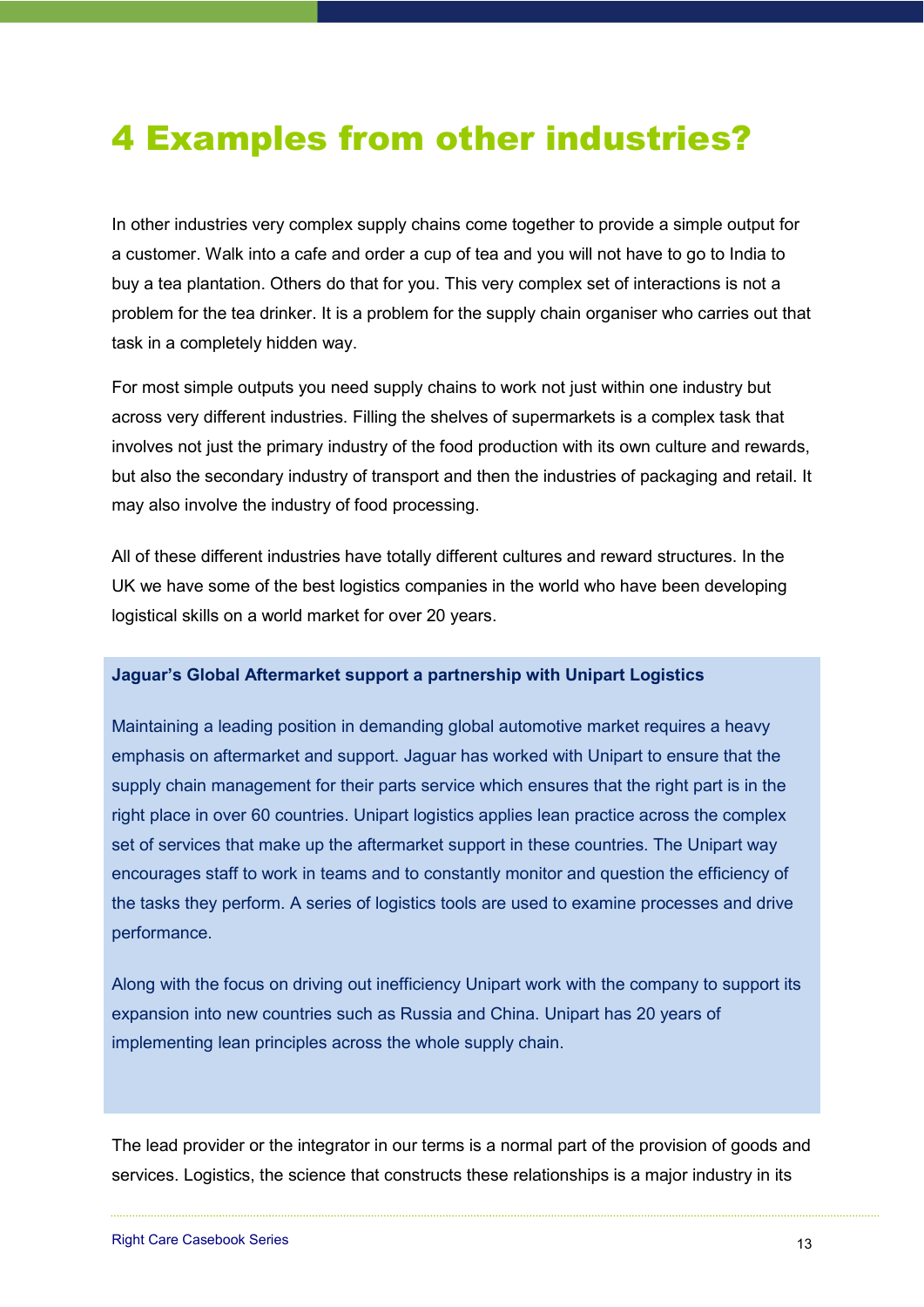own right but in health we believe that logistics should be carried out from within the healthcare delivery system itself.

Providing health care to vulnerable people needs even greater rigour, with explicit checks and balances to mitigate the real risk of patients falling between gaps in care when responsibility transfers between different parts of the pathway or "supply chain".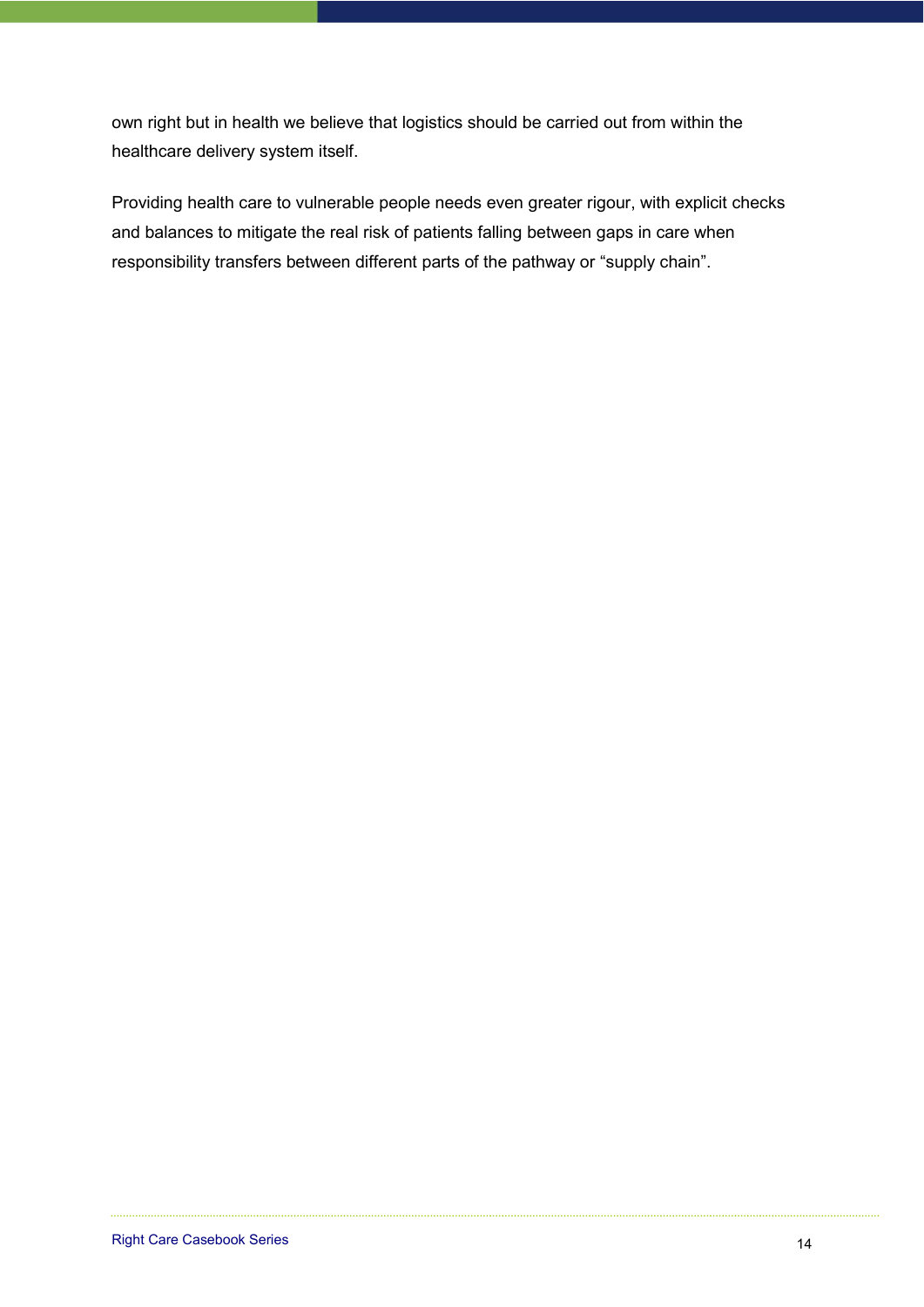## 5 How ready is the NHS to take up this model

Whilst there is recognition of the importance of developing integrated care within the NHS, there is little evidence of the development of any models which so far have sufficient rigour to enable integrated care to be commissioned and provided at scale. Given the importance of delivering real integrated care we argue the need for a new market place which will develop for new ways of delivering really integrated care We recognise that the accountable lead provider is only one model that provides for a strong integrator. We are not saying this is the only model. Another way of providing strong integration provides a strong power that will unify care by bringing all providers into one organisation. The other major driver towards this form of delivery is the economic imperative to deliver significantly better health care outcomes for the same resource. Existing provision of integrated care is rarely achieving this outcome. As the financial squeeze on the NHS gets tighter, sooner rather than later, real savings are going to have to be found from integrated care provision. We would argue that this will lead to commissioners looking for the providers that can guarantee the level of savings that can only come from systemic saving. This will need contracts across different parts of the system rather than contracts with individual organisations only. The major efficiency improvements will come from better management of the interfaces across the care pathway, for example between self care and primary care, between primary care and specialist "outpatient" or "ambulatory" care and then into inpatient care.

We would argue that, with the right policy signals, a large market can be created from both commissioners and Lead Provider integrators which can provide a model for delivering integrated care at scale. At the moment most of the evidence that the lead provider model will help to provide significantly better outcomes for the same resource comes from other industries.

We do however have three recent examples of how this is working in the NHS (see case studies below). It is also the case that within the last 6 months QIPP Right Care has been developing significant stakeholder interest in the Lead Provider model, including Royal Colleges, National Clinical Directors, Clinical Commissioners and several patient groups. This was initially developed through a set of interviews that have been published as a paper on the Right Care web site.<sup>5</sup>

<sup>&</sup>lt;sup>5</sup> http://www.rightcare.nhs.uk/index.php/tools-resources/aics/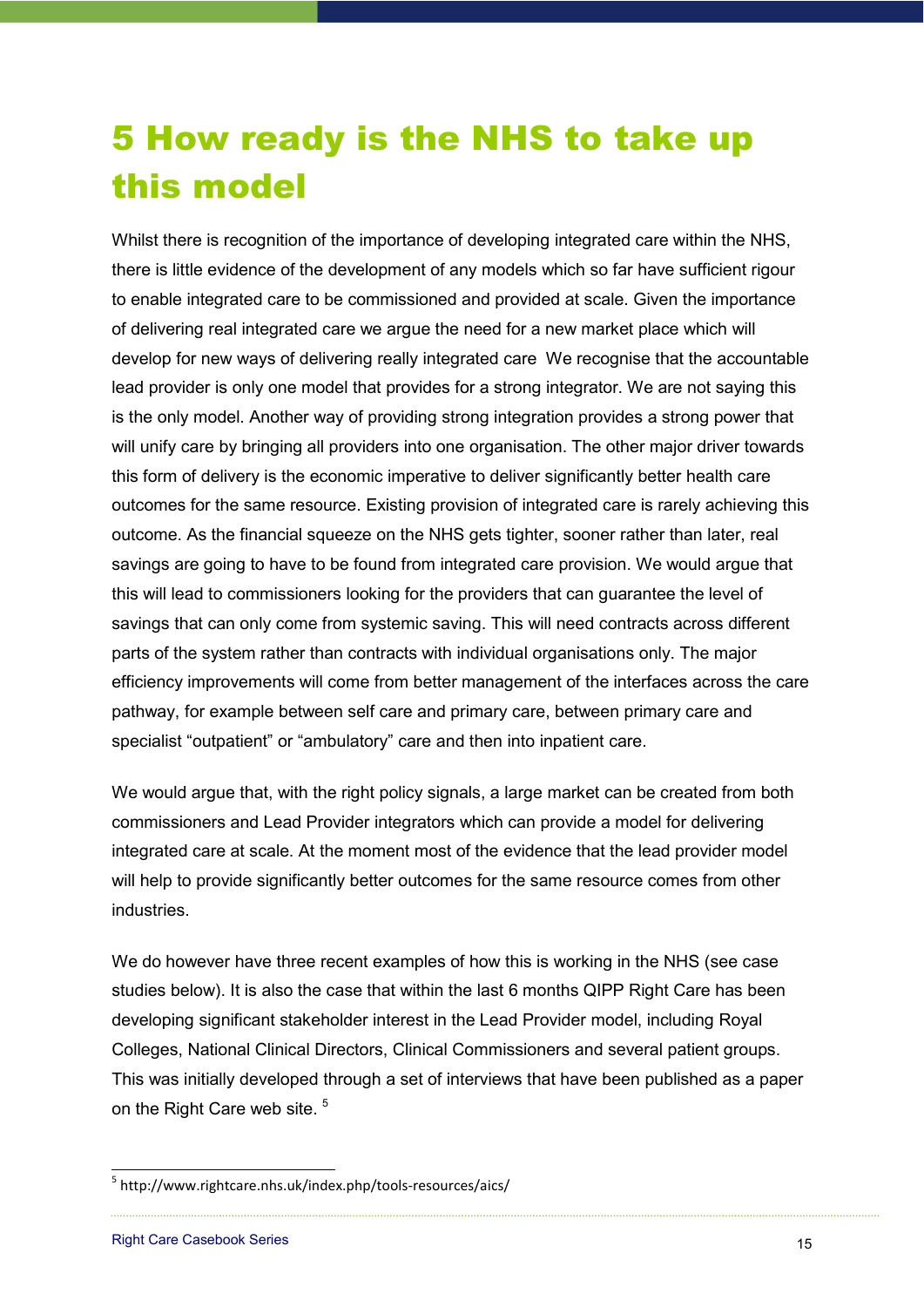## 6 What are the barriers to the lead provider model?

### Existing providers

For those existing providers of NHS care who believe that they can provide integrated care without disruption to their existing model of care and business plan, this model will provide a disruption which they will resist.

This resistance to disruption will take many forms but one will be a description of the Lead Provider as dangerous to patient care. Some will claim that the loss of direct relationship between commissioner and provider will destabilise their institution. They will also claim that at the moment the institution bound clinical governance of their work provides safer quality care that would be lost if they were subcontracting to a lead provider. It is in anticipation of these kinds of attacks that we have been developing the model through discussions with the Royal Colleges and patient groups. We believe it is also possible to show that if the lead provider model were to take hold of a number of programmes of care within the NHS, the existing institutions may gain a lot of their business by being subcontractors to different lead providers for different patient pathways. Some existing institutions may say that this explodes the capacity of their organisation to be responsible for a business plan in the same way that they are at the moment. Many providers across the NHS do however like the notion of a Lead Provider but only if *they* themselves are the Lead Provider!

#### Destabilising local NHS providers

There is anxiety within the NHS that new development in provision will destabilise NHS provision, especially in the acute sector. The problem is that the aim of a wide range of different financial and clinical policies *is* to take care out of the acute sector. This is bound to change the status quo in many acute providers and lead to what is experienced as destabilisation. This is an inevitable part of the search for greater value within the NHS. This model helps because it provides the existing acute provider with an opportunity of being part of a new business model. On their own, many acute providers do not find it easy to move away from their existing bed dependent hospital business. The lead provider model is a challenge because the contract that the Lead provider has is for health care outcomes that are essentially outside the control of the hospital, the acute provider will have the opportunity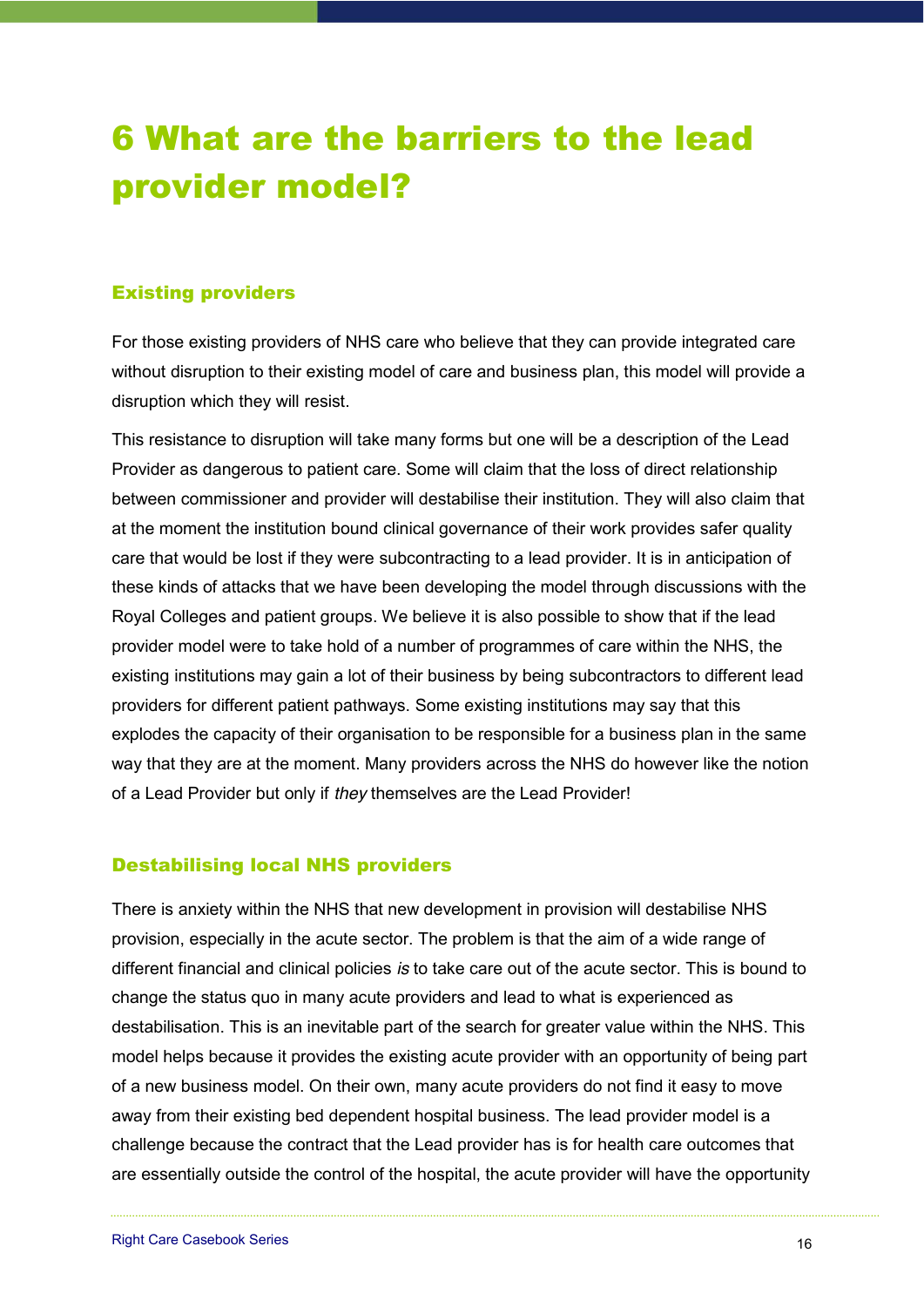to be a part of a very different non-hospital based business model. Over time those acute providers that would start as subcontractors may learn enough about this new business model to become the lead provider themselves. This does not protect the acute sector from the inevitable pressures of change but it does provide an organised way of restabilising the business as it moves away from a bed-based service model. It would also encourage some acute hospitals to rightly focus on their core business of acute, intensive, high specialised episodic care – demonstrating that a new hospital business model could be achieved by both downsizing bed numbers and specialising certain aspects of acute care" whilst allowing other NHS organisations such as mental health and community trusts or new providers to take on both the integrator function and also the specialist ambulatory care function within the community.

#### Pricing and costing

It is not possible to see how the NHS will thrive in the future under the current pricing model. Nearly all existing pricing relates to episodes of care and under this model standard PbR tariff would exist between the Lead Provider and all its Any Qualified Providers (AQPs). However the policy makers at every level in the NHS recognise that the development of episodic care contains no future for the NHS and many providers realise this too. Therefore it is essential to develop prices that move beyond episodes into pathways. The Lead Provider model will need a budget that is based around the existing budget for a total programme of care and not just the reproduction of episodes. These are nascent in a number of areas - most notably the work of Programme Budgets and The Year of Care within diabetes, but will need to be developed further. Whilst much of the NHS thinks PBR is a sacrosanct instruction from the top, the top of the NHS argues that the localities have the right to set bundled tariffs in the locality. Bundling of tariff along a pathway will provide the basis for many contracts for a Lead Provider model. In April 2012 this was recognised by the DH which is running a competition for health economies to act as demonstrator sites to develop the pricing for a year of care. This is an important development, not only for the content of the issue, that of working out the costs of a year of care for a long term condition patient, but also because of the form through which the DH has decided to carry out that development; asking local economies to do the calculations. <sup>6</sup>

6

http://www.dh.gov.uk/en/Publicationsandstatistics/Publications/PublicationsPolicyAndGuidance/DH\_133650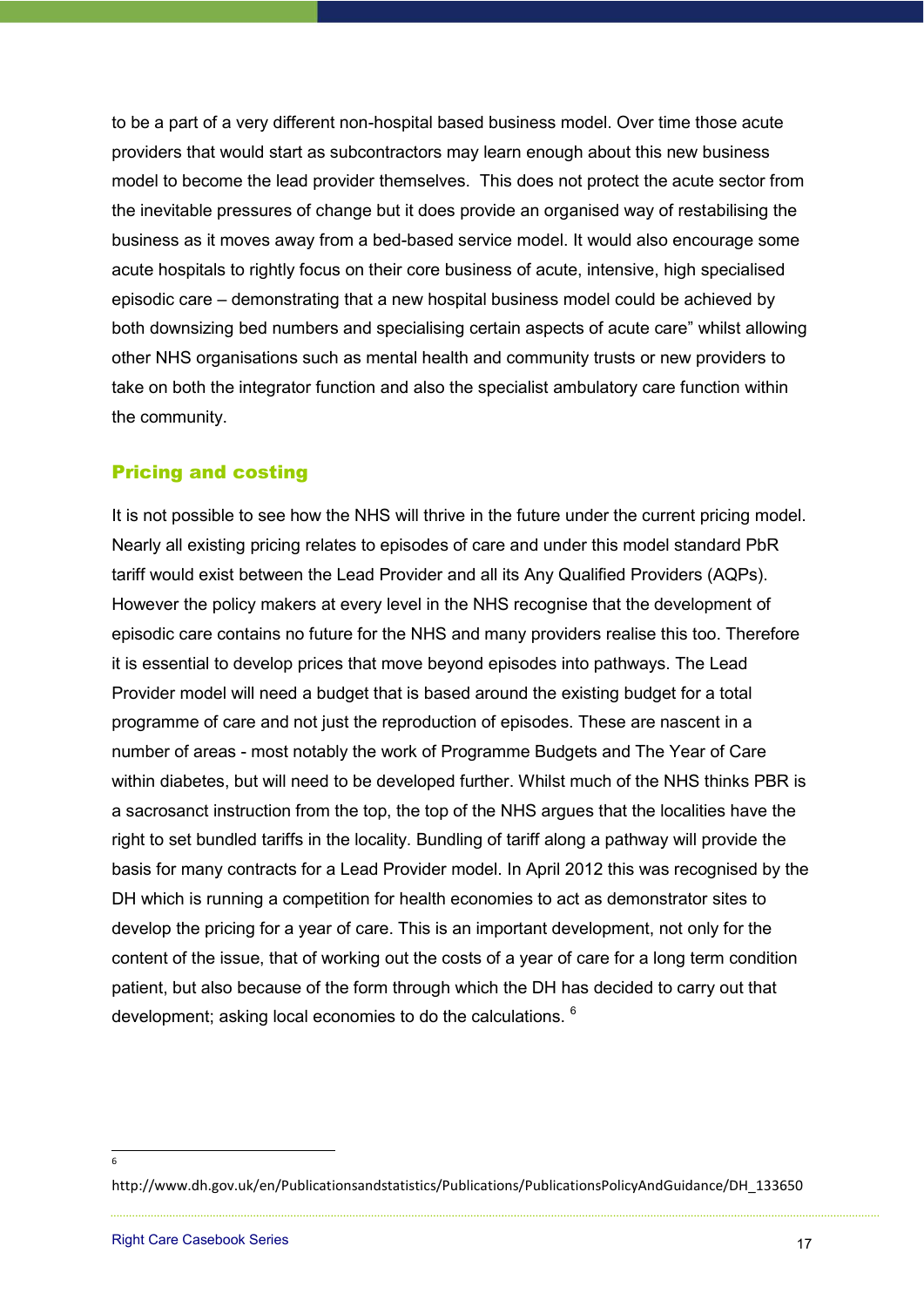#### Getting the frame right

Existing work that we have carried out shows that it is important to frame the contract at the right level of patient need. This is because integration needs to operate at a horizontal as well as a vertical level. For example, in Oldham is has been important to let the contract for all musculoskeletal services and not just for rheumatology or orthopaedics or carpal tunnel syndrome. There is also a recognised need for a specific focus of the needs of the frail elderly or those people of any age with complex co-morbidities who require a holistic specialist services, working closely with patients, their carers, primary, community, social care and the third sector, rather than a set of parallel highly specialised biomedical pathways. Other care groups such as children with complex disabilities or the homeless may exist outside of traditional medical Programme Budget Categories.

#### The need for integrators

It has proved difficult within the NHS to understand who will be actually carrying out the integrator role. Often the answer within the NHS is that it is "*everyone's role*" with every organisation having the duty to integrate. Of course such an answer will mean that it becomes "*nobody's role*" to do the hard work of integrating. This is why the NHS looks to organisational integration which we know is not the answer. The NHS looks at its existing institutional framework and sees very large institutions that provide secondary and tertiary care and mainly very small institutions that provide primary care. The former may well organise any integration around its own needs and not act as an honest broker and in most parts of the country the latter lacks the size to take this difficult task on. Since April 2011 some mental health trusts have increased substantially in size by taking on community health services and these, although they are new organisations, could act as Lead Providers. The few stand-alone community trusts could carry out this role in the future but for the moment they are currently organising themselves in their original role. It will be important for this model to be developed to scale to demonstrate how the skill of integrator will develop both within and outside the NHS. In our case study of Diabetes at Bexley the role of integrator has been carried out by a skilled individual who, whilst they are not medically qualified, has Type 1 diabetes and extensive knowledge and experience of the whole range of different services.

#### Contractual form

Most people within the NHS are used to operating within a very specific contractual form. GPs have a variety of contracts but most GP services result from individually based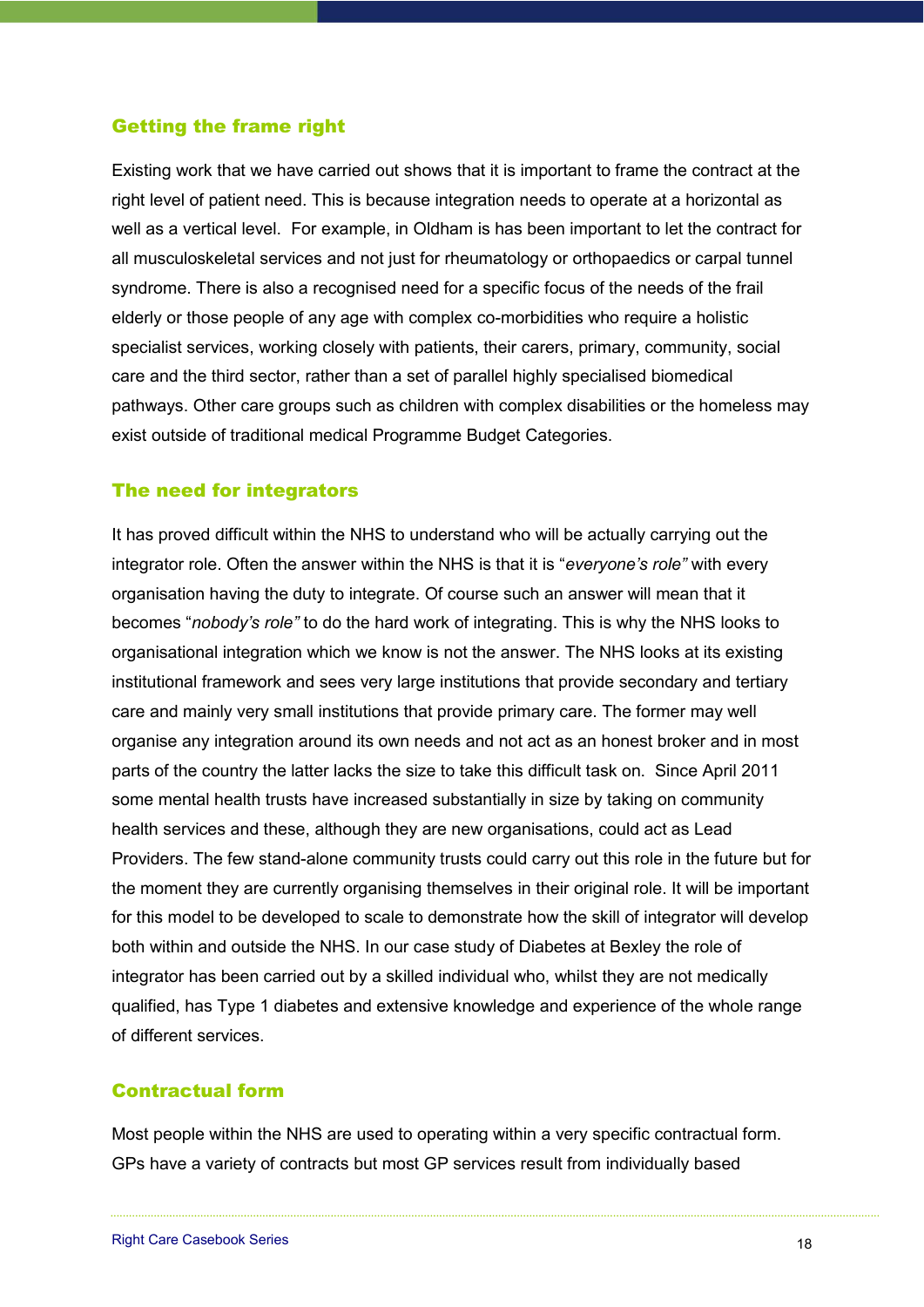providers. Secondary care consists of very large institutions that gain their revenues from payment by results contracts. These contracts are nearly all based upon payment for inputs rather than outputs or outcomes. Commissioners are used to using these contracts to micromanage providers around inputs and processes. The contractual form for a lead provider model would be very different since the commissioner will have no management function with any of the subcontractors but will need to have a clear relationship with the lead provider around delivery of high level patient centred outcomes with related milestones. The good news is that across the country there are GP commissioners that are working with new models of contracts to commission new models of care and a number of new contractual organisational forms have been developed that will meet these requirements.

#### Information & Intelligence

In healthcare as in any industry, knowledge transfer is critical when a process involves the collaboration of different parties or organisations. All effective supply chains (especially those dependent on a discrete logistics function) are characterised by explicit standards for terminology, coding and language which are written into contracts. These can then be supported by simple technologies for monitoring and assuring the efficient transfer of intelligence between the commissioner, the lead provider, and subsidiary providers.

The NHS has recently focused on new technology solutions (which is not in itself a bad thing), but has not addressed the disparity of terminologies or information standards used by different commissioners and providers. For example, very rarely do NHS commissioners robustly define what they mean by "Outpatient", "Day Case" and "Inpatient", or the critical information needed when care transfers between providers. If these are unequivocally defined, how these are achieved can be left to the various parties using whatever new or existing technology meets their wider business needs. A commissioner of an integrated care pathway that might be provided through a range of providers could lay a responsibility of the lead provider to ensure that there is a commonality of language and meaning from each of the contractors in the pathway. Most existing IT systems could support this but they are not used at the moment because there is insufficient power to drive the use of similar language and coding from very different partners. The Lead Provider model could make that happen.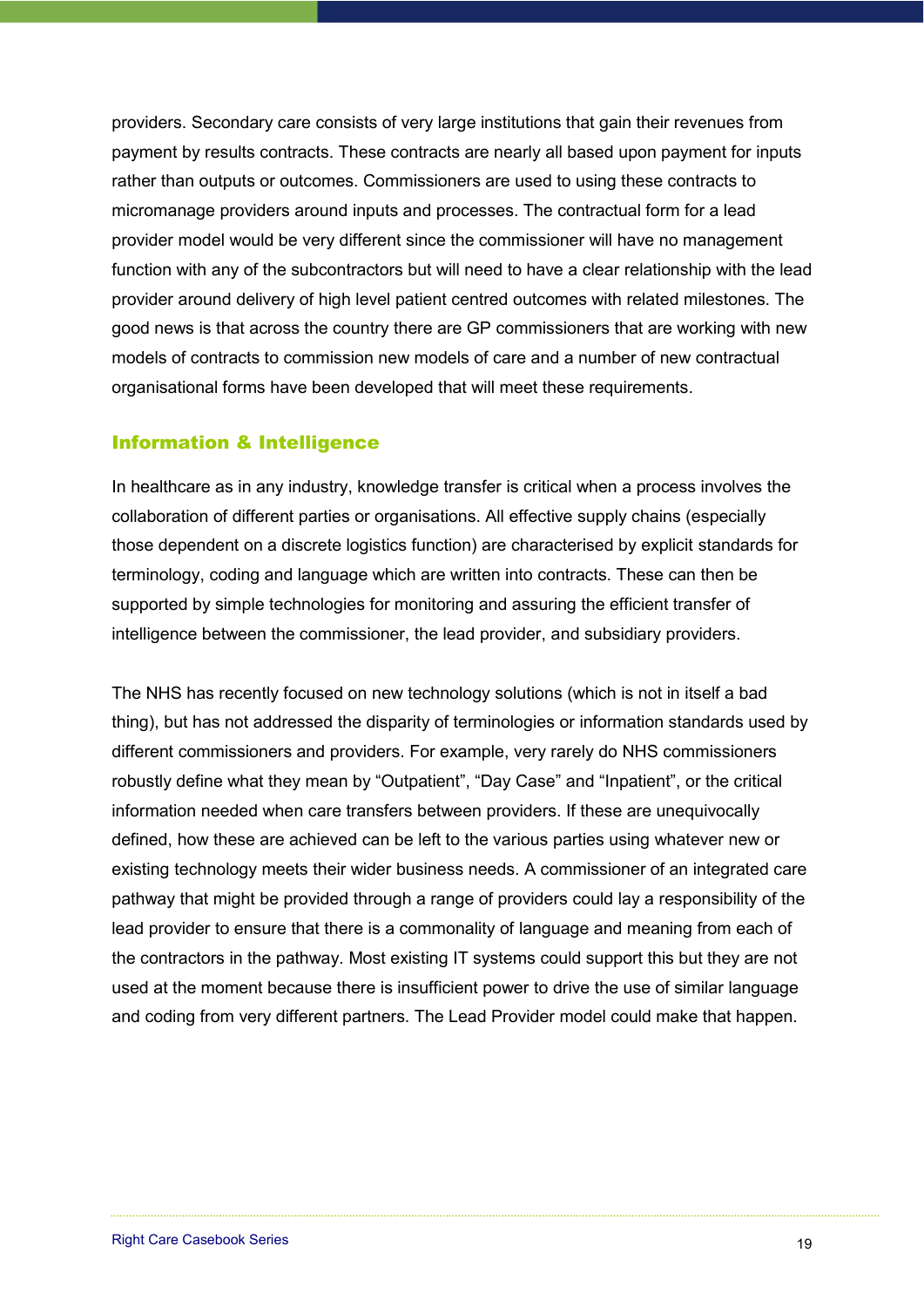### 7 How to make this happen

In the recent past many policy initiatives have not flourished because the capacity and the skills to carry them out have not been there when required. For example, with the current policy and practice of pricing. At the level of SHAs and the DH there is a policy that PCTs can, with agreement in their localities, unbundle the tariff and price their contracts in a way that make sense locally. But at PCT level and below they believe that the national policy does not allow them to develop unbundled prices. This is because the capacity and confidence to set prices are not there at these levels.

The same may be true for setting outcome based contracts for integrated care with an Accountable Lead Provider. This is a different process from the traditional input contract that has been at the core of NHS commissioning. It is also the case that the provider side of the market is not *there* at the moment; in the history of NHS commissioning there have been many occasions when it has been believed that the commissioner's job is to *manage* the market when in fact first the market needs to be *made*. That is the case with the Lead Provider model. Whilst this is perfectly normal in a range of industries it is very unusual in health services and the market of potential integrative providers will have to be developed.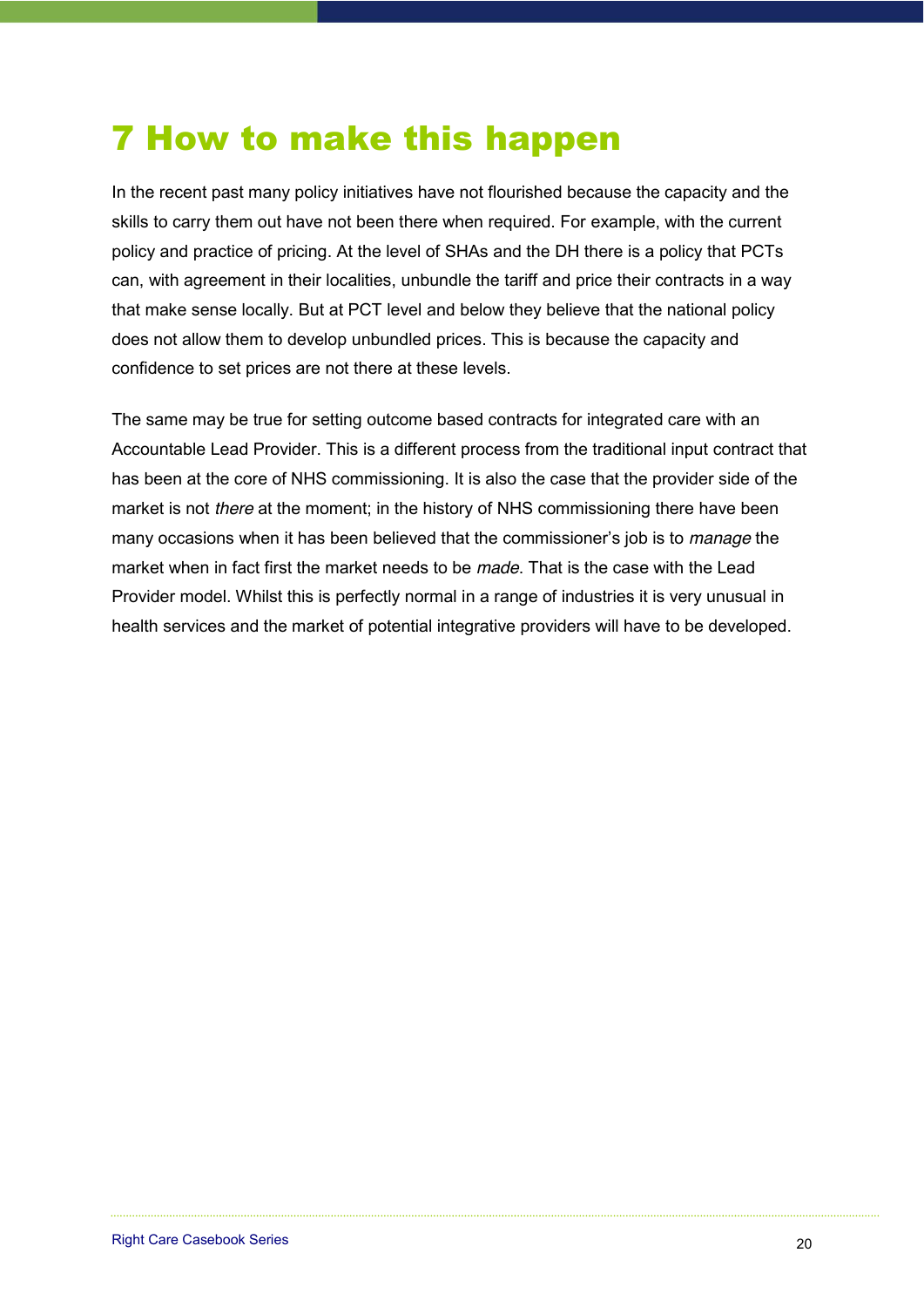### 8 Case studies

Right Care is developing a series of case studies of different approaches to the Accountable Lead Provider model that are being developed in the NHS, covering both provider and commissioner perspectives. As of early July 2012 the first completed case study is of the Pennine Musculoskeletal (MSK) Partnership which can be found on the Right Care website [http://bit.ly/rc\\_oldham\\_casebook](http://bit.ly/rc_oldham_casebook)

Over the summer of 2012 we will be developing further case studies including:

Bexley PCT - Diabetes care

Somerset - Pain services

Milton Keynes - COBIC (Capitated Outcomes Based Incentivised Contracts)

These will be published on the Casebook section of our website at: <http://www.rightcare.nhs.uk/index.php/tools-resources/casebooks/>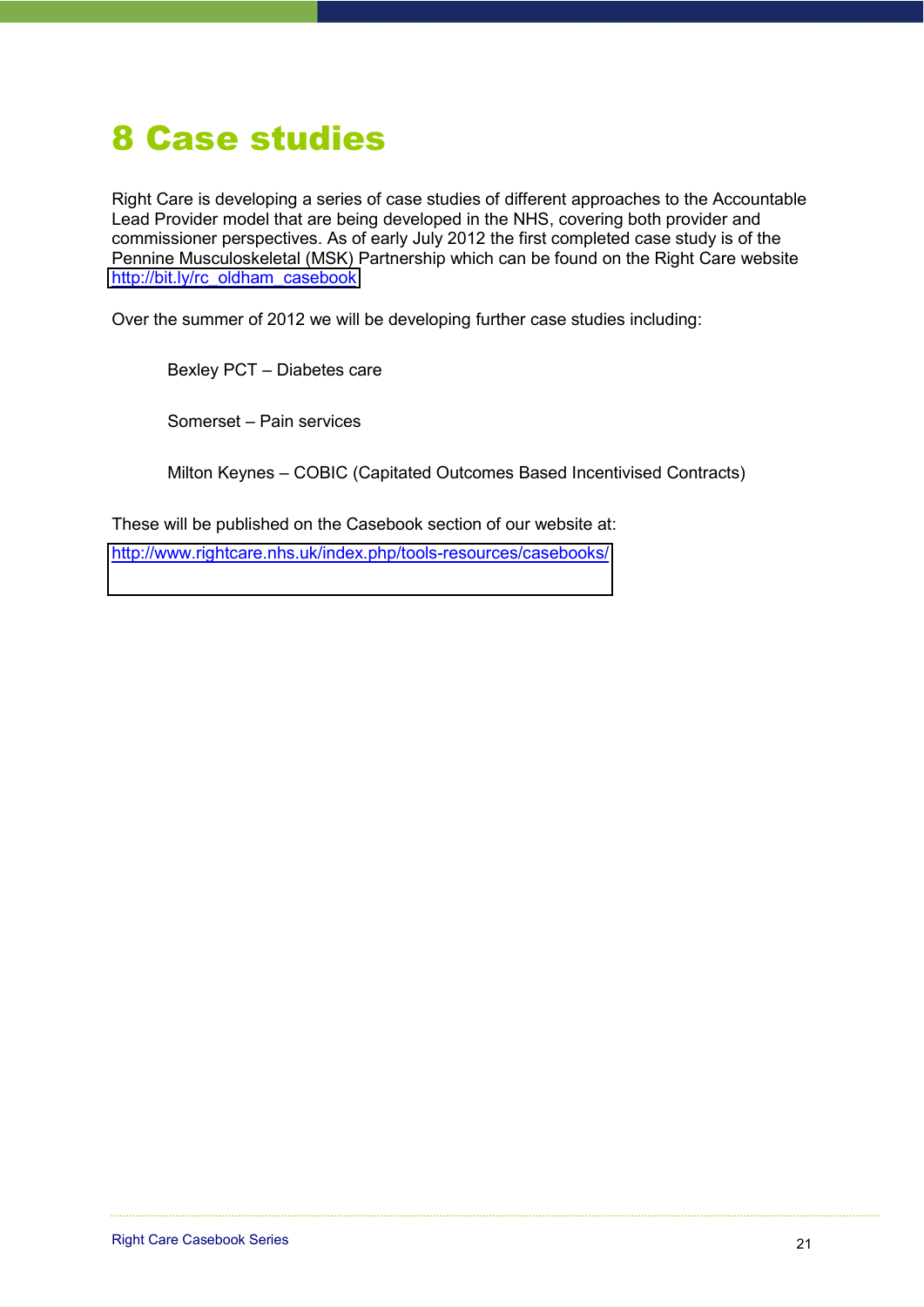# 9 How can the NHS Commissioning Board (NHS CB) support the development or more lead providers?

#### New outcome-based contracts around programmes of care

The Coalition Government have made it clear that they intend to measure the NHS against its new Outcomes Framework. This will mean that the NHS Commissioning Board, through the mandate that it will be given by the Secretary of State will be committed to driving Clinical Commissioning Groups to a set of national and local outcomes. The overall outcomes from which the specific will be drawn have been published in the outcomes based framework outcomes based model of commissioning health care. If the NHS Commissioning Board is going to transparently achieve that national mandate it will need to deliver for local and national commissioners a set of contracts that are outcome based. At the moment nearly all contracts used by NHS commissioners and providers are based upon activity inputs and outputs. It is therefore unsurprising that most of the day to day experience of working with contracts in the NHS at the moment is based upon inputs and not outcomes. Unless the NHS Commissioning Board provides strong signals that it wants to develop relationships between commissioners and providers that drive for outcomes then it is unlikely that new behaviours that achieve outcomes will be delivered. We would argue that the lead provider model, because it has clear transparency and accountability from the commissioners to the lead provider is one of the models that is best suited to an outcome based model.

### The NHS Commissioning Board will have a duty to help develop integrated services.

The draft mandate between the Secretary of State for Health and the National Commissioning Board makes it clear that the NHS Commissioning Board is expected to play a significant role in integrating care. "Whilst shared local leadership will be essential, the *Board will also have an important role to play in encouraging and facilitating integrated working, both as a national and local commissioner of services and through the way it supports CCGs. The Health and Social Care Act 2012 places a duty on the Board*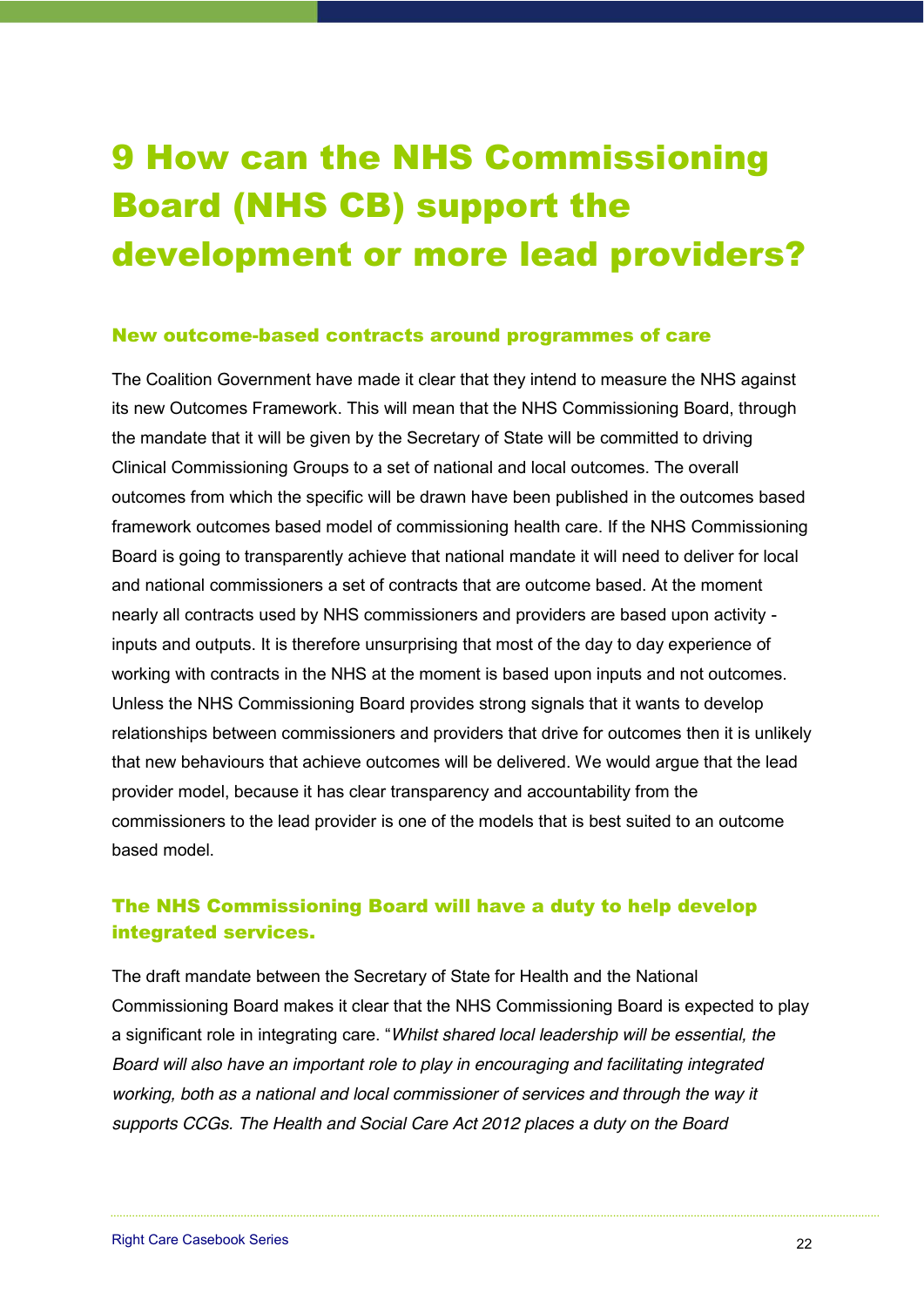*concerning promoting integration in the way in which services are provided*<sup>7</sup> There will be a range of different models of integrated care that the NHS Commissioning Board will want to signal to commissioners and providers. The one theme that will unite these models is that they will all have to operate within the existing model of providers, but can achieve integration in a variety of different ways. In encouraging new local commissioners to carry out their own duty to integrate care the NHS Commissioning Board will need to develop guidance around a number of different and alternative models of integrated care. One of those signals should be for the lead provider model. The NHS Commissioning Board could also assist the development of this model by requiring all providers of NHS services to use specified standardised information requirements. If they were to say that all providers had to have the same meaning and coding for sets of activities, it would make the lead providers task of bringing all of this information together a lot easier.

#### New forms of pricing for outcomes

Both monitor and the NHS Commissioning Board will have a duty to develop pricing systems .At the moment prices within the NHS have been developed for inputs and some outputs. If the NHS Commissioning Board wants to move NHS health care towards an outcome based framework, it will have to develop prices for outcomes. As these are developed we would argue that a lead provider model will be well placed to succeed in using such a form of pricing. The year of care model is developing its own pricing that has moved beyond the traditional episodic care. The work on the year of care project has been carried out within a number of localities. But from April 2012 the DH has started to run a competition where local health economies are being asked to demonstrate how, over this coming year, they will succeed in developing the detailed pricing model of a year of care

7 !!Our!NHS!care!objectives!A!draft!mandate!to!the!NHS!Commissioning!Board!DH!July!4!2012!page!20?21!par! 3.16